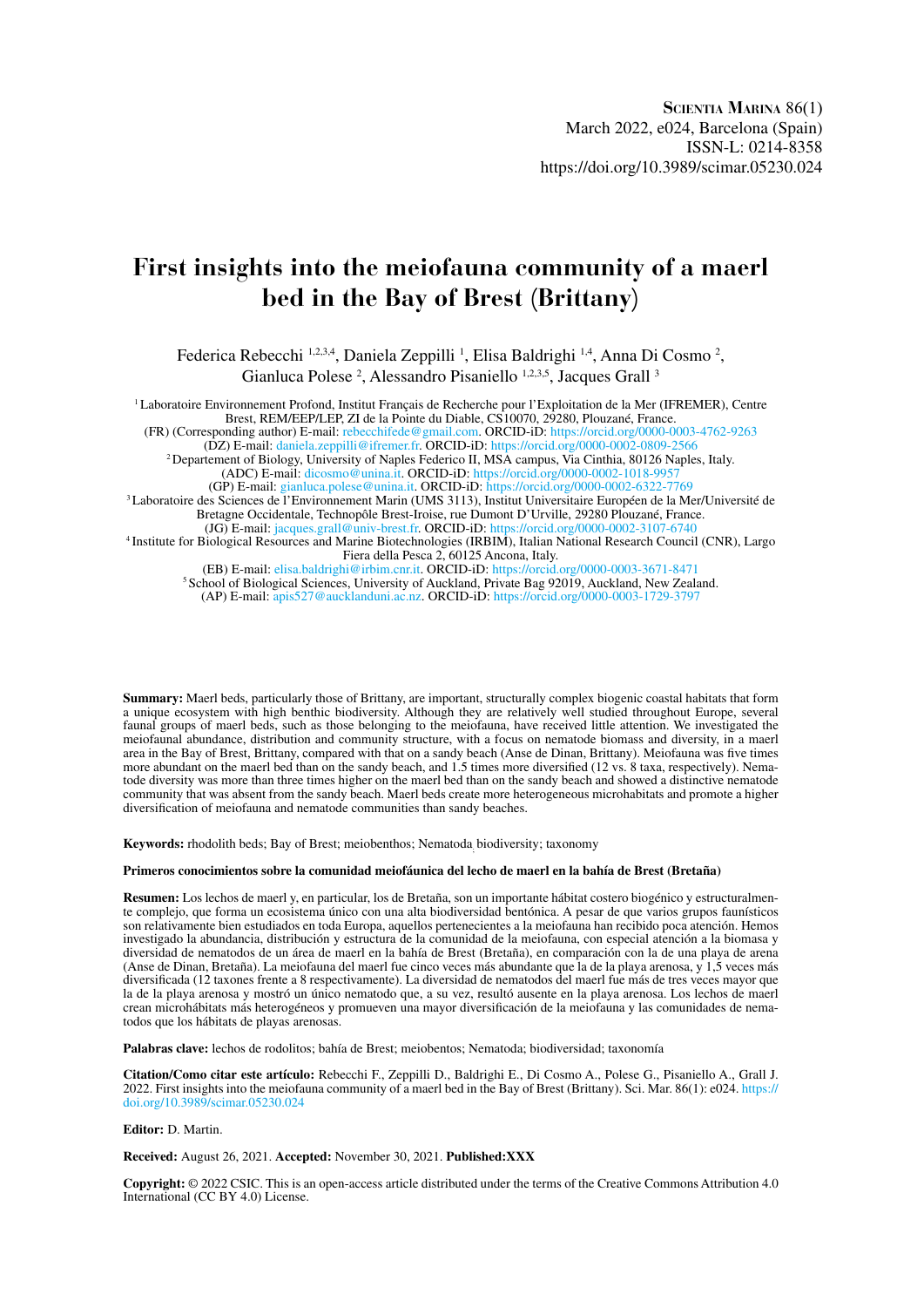# INTRODUCTION

Maerl (or rhodolith) beds are formed by accumulations of living and dead non-geniculate unattached coralline algae (Foster et al. 2013). They occur on a wide variety of bottoms, ranging from coarse sand to fine mud (Grall et al. 2006, Hall-Spencer et al. 2010). Extensive beds occur on open coasts worldwide, either in tide-swept channels or in sheltered areas where wave action and bioturbation are strong enough to prevent sediment burial and anoxia from sedimentation and to move maerl thalli (Foster et al. 2013). In Europe, maerl beds are reported in the Mediterranean Sea and all along the Atlantic Ocean coasts, from Portugal to Norway, but are rare in the English Channel, Irish Sea, North Sea and Baltic Sea (Grall et al. 2006). Strictly depending on light penetration, they can be found down to 30 m depth in the northeast Atlantic, to 90–100 m depth in the western Mediterranean, and to 180 m depth in the eastern Mediterranean (BIOMAE-RL Team 2003).

Maerl beds have been less investigated than other marine ecosystems such as kelp forests and seagrass beds (BIOMAERL Team 2003). However, some of the best-studied maerl beds are located on the European coasts, particularly in Brittany (Hall-Spencer et al. 2010), where they form a unique ecosystem with a complex three-dimensional matrix harbouring a higher benthic biodiversity than on other sublittoral bottoms (Grall et al. 2006). The associated organisms can either live inside and on the nodules or burrow into the coarse gravel and fossil nodules lying beneath the top living layer (Foster et al. 2013). Many of them are rare, highly specialized species that are mostly confined to this habitat (BIOMAERL Team 2003), but there are also juveniles of other organisms, including commercially important shellfish and fish (Hall-Spencer et al. 2010).

Maerl beds are threatened by anthropogenic activities, such as large-scale commercial extraction for use as a soil conditioner, dredging, bottom trawling, pollution, eutrophication, aquaculture and invasion of alien species such as *Crepidula fornicata* Linnaeus, 1758 (BIOMAERL Team 2003). Accordingly, since 1976 they have been included in EU and international conventions and strategies to preserve fragile marine ecosystems in Europe (BIOMAERL Team 2003). Furthermore, there are still some major gaps in the knowledge of benthic communities inhabiting maerl beds, one of them being meiofaunal studies (BIOMAERL Team 2003).

Meiofauna comprises microscopic protists and multicellular metazoans living in aquatic sediments that are retained between sieves with a standard mesh size of between 1000 and 32 μm (Giere 2009, Zeppilli et al. 2015a). They play a fundamental role in the benthic food web and in ecosystem functioning because of their high diversity and abundance, widespread distribution, rapid generation time and fast metabolic rates (Zeppilli et al. 2015a and references therein). In particular, their short generation time and the lack of pelagic larval dispersion makes them highly sensitive to natural and anthropogenic environmental alterations (Zeppilli et al. 2015a). Nematodes are among the most abundant and diverse meiofaunal metazoans, inhabiting all kind of sediments. They are widely used as indicators in biological monitoring (Semprucci et al. 2018) and are key organisms in the trophic dynamics of coastal ecosystems, having positive effects on bacterial growth and nutrient recirculation and directly competing with macrofauna for food resources (Leduc and Probert 2009).

The few studies on meiofauna suggest that maerl beds support a high biodiversity, including a high diversity of bivalves compared with other substrata (Jackson et al. 2004) and a new genus of Copepoda from the Irish west coast (McCormack 2006). Furthermore, a high species richness of foraminifera on Scottish coasts has led maerl beds to become an important near-shore habitat in regional studies of benthic foraminiferal distribution/ecology (Austin and Cage 2010).

This study aims to characterize (1) the meiofaunal abundance, vertical distribution and community structure of a maerl site located in the Bay of Brest, Brittany, France; (2) the taxonomic and functional diversity of maerl nematode assemblages; and (3) the richness and diversity of the maerl meiofauna compared with those from a sandy beach area (Anse de Dinan, Brittany, France).

### MATERIALS AND METHODS

### **Study site and sampling strategy**

The studied maerl bed is located in the semi-enclosed Bay of Brest (Brittany, NW France), which has a total area of 180 km<sup>2</sup>, a maximum tidal amplitude of 8 m and an average depth of 8 m (Fig. 1). Water-exchange with the shelf waters (Iroise Sea) occurs through a narrow (2 km wide) and deep (40 m) channel (Grall et al. 2006), and two rivers (the Aulne, with a catchment area of  $1842 \text{ km}^2$ , and the Elorn, with a catchment area of  $402 \text{ km}^2$ ) contribute freshwater inputs (Grall et al. 2006). Tidal action and regular wind-generated swell induce short-term variability in hydrological factors and enhance water mass mixing (Grall et al. 2006). Local hydrodynamics influences the sediment composition, which ranges from muds to coarse gravels, but there are also rocky substrata (Grall et al. 2006). Maerl beds cover 30% of the total surface area (Grall et al. 2006).

The sandy beach site is located in the Anse de Dinan, Bay of Douarnenez, France (Fig. 1) and is characterized by a median particle size ranging from 140 to 200 mm, a low silt content (0.2%) and a fraction of dead shells ranging from 2% to 9% (Baldrighi et al. 2019).

Three replicate samples were collected by SCUBA divers in April 2012 at the maerl bed site (48°17.627′N, 4°26.470′W, 7 m depth, water temperature of 14°C and salinity of 33.9; Fig. 1) using Plexiglas corers (6 cm inner diameter) buried down to 5 cm depth. The sediment cores were sliced into five layers: Maerl Layer at the top (ML, including maerl without sediment), 0–1, 1–2, 2–3 and 3–4 cm. They were preserved in buffered 4%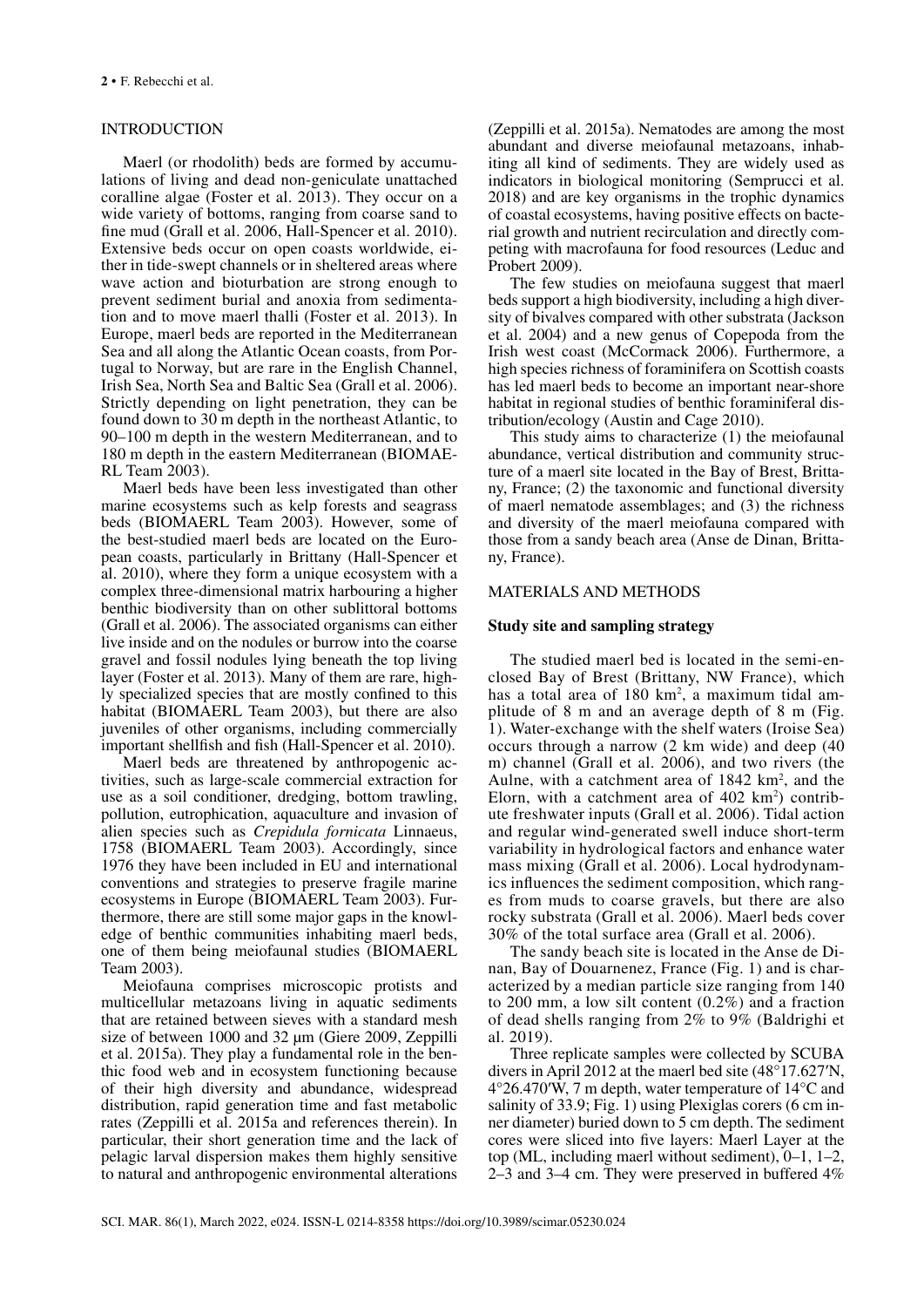

Fig. 1. – Location of the sampling sites: maerl bed (Bay of Brest) and sandy beach (Anse de Dinan) in Brittany, France.

formalin solution and stained with Rose Bengal (0.5 g l –1). Samples collected below the maerl bed contained poorly sorted, very coarse sands with 3.5% of organic matter. At the sandy beach (48°14.109′N, 4°32.545′W, temperature of 14.4°C, salinity of 35.39; Fig 1), samples were collected in May 2012 at low tide in the intertidal, using Plexiglas corers (3.6 cm inner diameter). The samples consisted of three separates replicates of 15 cm depth cores and contained very well sorted fine sands with 1.5% of organic matter (see Carriço et al. 2013 and Baldrighi et al. 2019 for details). The authors are aware of the different sampling strategy adopted, i.e. a 5 cm sediment depth (maerl bed) vs. a 15 cm sediment depth (sandy beach). However, most meiofaunal organisms inhabit the top 5 cm of sediment (e.g. Ingels and Vanreusel 2013), allowing us to assume that comparisons between the two environments would not be substantially affected.

#### **Meiofaunal and nematode analyses**

All samples were sieved through 1000  $\mu$ m and 32 µm mesh sizes. Meiofaunal organisms were extracted by Ludox centrifugation following Danovaro (2010), counted and classified to the highest taxonomic level using a stereomicroscope. At least 100 nematodes from each replicate were picked out randomly and mounted on permanent slides after formalin-ethanol-glycerol treatment for identification to the genus level with an optical microscope according to Platt and Warwick (1988) and the recent literature available (NeMys database, Bezerra et al. 2021). Species richness (SR), expected number of genera (51) and diversity indices

(Shannon, H', Margalef D, Pielou evenness and J') were calculated for both meiofauna and nematodes with the DIVERSE routine (PRIMER 6+; Clarke and Gorley 2006). The nematodes were divided into four trophic groups following Wieser (1953): (1A) selective (bacterial) feeders with no buccal cavity or a fine tubular one; (1B) non-selective deposit feeders with a large but unarmed buccal cavity; (2A) epistrate or epigrowth (diatom) feeders with a scraping tooth or teeth in the buccal cavity; and (2B) predators/omnivores with a buccal cavity with large jaws. The index of trophic diversity (ITD) was calculated considering the relative contribution of each trophic group to the total (Gambi et al. 2003). Nematode biomass was calculated by biovolume, estimated from all specimens per replicate (Andrassy 1956). Then, dry weight ( $\mu$ g DW) was estimated by multiplying each body volume by an average density  $(1.13 \text{ g cm}^{-3})$ , and finally the biomass was expressed as carbon content ( $\mu$ g of C/10 cm<sup>2</sup>), which was considered to be 40% of dry weight (Feller and Warwick 1988).

#### **Statistical analysis**

Differences in total meiofaunal abundance, total nematode biomass, nematode diversity between layers, total meiofaunal abundance and total nematode biomass between the maerl bed and the sandy beach were assessed by one-way analyses of variance (ANO-VA). Prior to the ANOVAs, the homogeneity of variances was assessed by the Anderson-Darling test and, when necessary, data were square-root transformed. Tukey's HSD test was performed to assess significant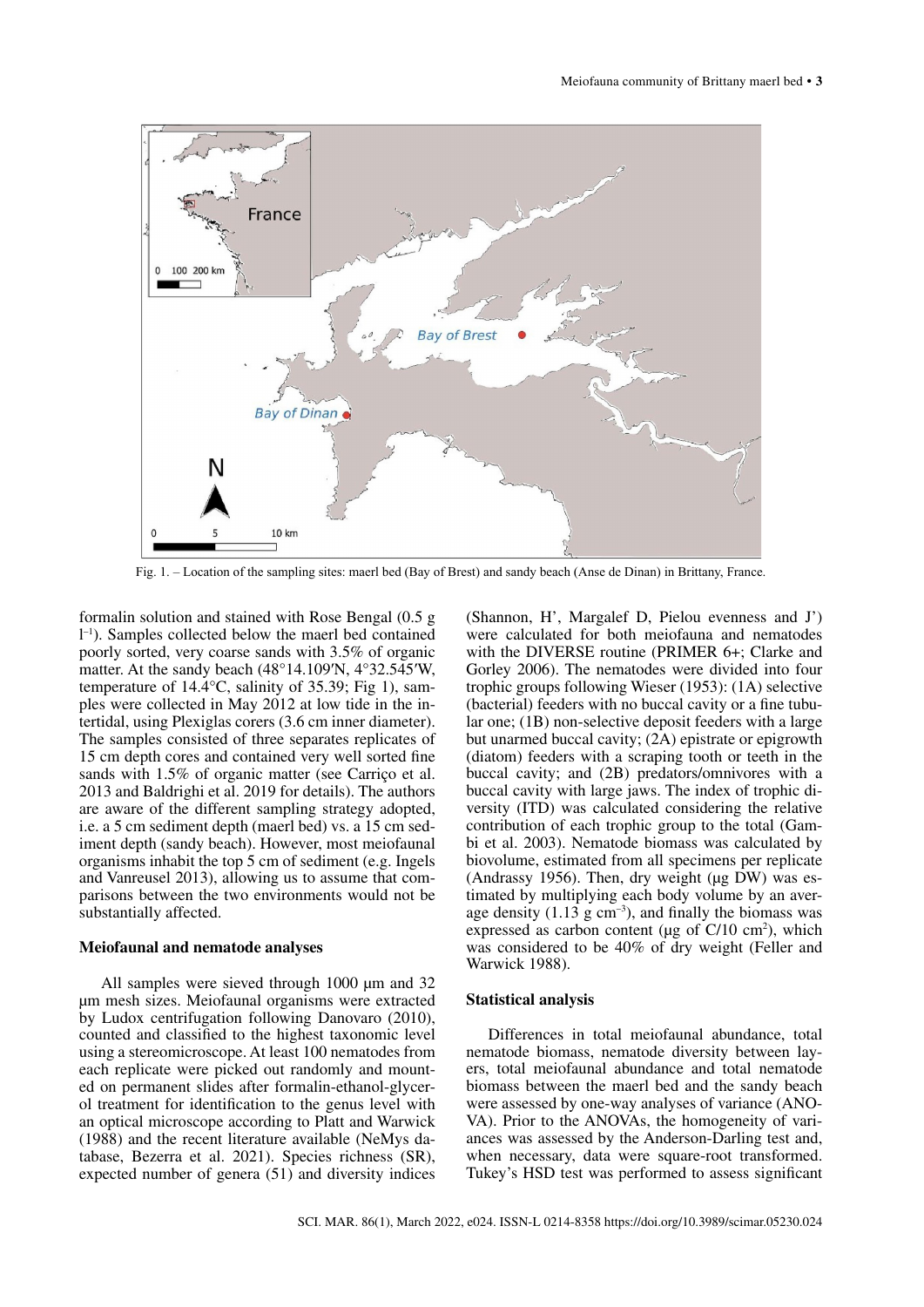

Fig. 2. – A, vertical distribution of total meiofaunal abundance in the maerl bed (ind/10 cm²). B, meiofaunal community structure in the maerl bed (as percentages of dominant higher taxa). Horizontal bars are standard deviations. ML, Maerl Layer at the top (including maerl without sediment).

between-level effects. The ANOVAs and Turkey's test were performed using the STATISTICA V.10 software. A one-way analysis of similarities (ANO-SIM) was used to assess between-layer differences in meiofauna community structure and nematode composition. The SIMPER routine (cut-off of 90%, on fourth-root transformed data) was used to determine the contribution of each meiofaunal taxon and nematode species to the total dissimilarity. ANOSIM and SIMPER analyses were performed using Primer 6+ (Clarke and Gorley 2006).

# **RESULTS**

## **Maerl meiofauna community**

The total meiofaunal abundance was 1986±457 ind/10 cm2 . The highest mean abundance occurred in layer  $1-2$  (748 $\pm$ 466 ind/10 cm<sup>2</sup>) and decreased with increasing depth, being the lowest in layer 3–4  $(179\pm 25 \text{ ind}/10 \text{ cm}^2)$  (Fig. 2A). The ML and layers 0–1 and 1–2 showed a significantly higher abundance than the deepest layer (ANOVA,  $p<0.05$ ).

A total of  $12(8\pm1)$  taxa characterized the maerl station, including Nematoda, Copepoda + nauplii, Polychaeta, Ostracoda, Kinorhyncha, Oligochaeta, Amphipoda, Cladocera, Gastropoda, Tardigrada, Isopoda and Foraminifera. From layer 0–1 to 3–4, Nematoda were the most abundant (82%–97%), followed by Copepoda  $(1\%–9\%)$  and their nauplii  $(1\%–7\%)$ . Polychaeta accounted for 1% in layers 0–1 and 1–2 and Foraminifera for  $1\%$  in layer 0–1. In the ML, Copepoda  $(31\%)$  with their nauplii  $(60\%)$  were the most abundant  $(91\%)$ . followed by Nematoda (7%), Polychaeta (2%) and Ostracoda (1%) (Fig. 2B). Kinorhyncha, Oligochaeta, Amphipoda, Cladocera, Gastropoda, Tardigrada and Isopoda accounted for less than 1% of the total abundance at all layers and are together indicated as "other taxa". The community structure differed significantly between sediment layers (ANOSIM, R=44%; P=0.012) (Table S1A), with the differences being mainly due to the increasing abundance of Nematoda and the decreas-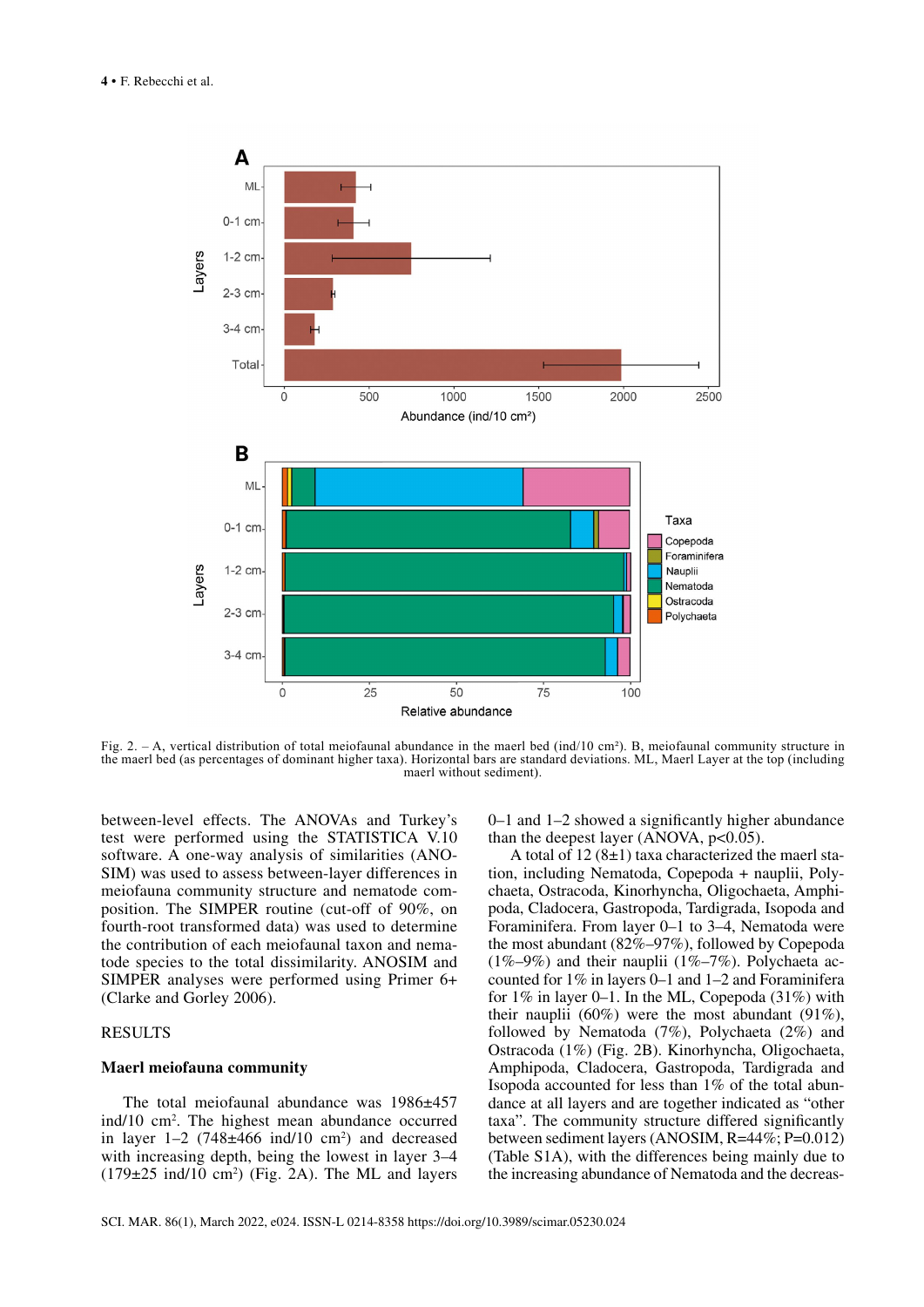

Fig. 3. – A. Vertical distribution of nematode biomass. B. Expected genus number (EG (51)). C. Most abundant nematode genera. D. Nematode trophic structure.

ing abundance of Copepoda along the sediment profile (SIMPER, Table S2). The sediment layers showed dissimilarities ranging from  $30\%$  (0–1 vs. 1–2 cm) to  $74\%$ (2–3 vs. 3–4 cm) (SIMPER, Table S1A).

## **The maerl nematode community**

The mean total nematode biomass was 108.2±41.9 µg of C/10 cm2 . It increased along the sediment profile from  $2.7 \pm 1.2$  µg of C/10 cm<sup>2</sup> in the ML to  $40.3 \pm 10.9$  µg of C/10 cm2 in layer 2–3 cm (Fig. 3A). There were 78 genera and 22 families of nematodes (Table S3). The expected number of genera  $(51)$  ranged from  $15.2\pm0.5$ in layer  $3-4$  to  $20.5\pm4.9$  in layer  $0-1$ , showing a decreasing trend along the sediment profile (Fig. 3B, Table S4). The Shannon index ranged from  $2.3\pm0.3$ in layer  $1-2$  to  $2.7\pm0.3$  in the ML, and the Pielou index ranged from  $0.7\pm0.1$  in layers 0–1, 1–2 and 2–3 to  $0.9\pm 0$  in the ML, indicating that all genera were equally represented (Table S4). There were no significant between-layer differences in any diversity index.

Linhomoeidae was the most abundant family (36%), followed by Desmodoridae (30%), Chromadoridae (9%), Comesomatidae (8%) and Xyalidae (4%). The most abundant genera were *Terschellingia* (21%). *Spir-*

*inia* (13%) *Molgolaimus* (14%), *Metalinhomoeus* (12%) and *Sabatieria* (7%). *Molgolaimus* was more abundant (39%) in layer 0–1 and decreased with depth to 1% in layer 3–4, and *Spilophorella* decreased with depth from 20% in the ML to 0% in layer 2–3. *Terschellingia* increased in abundance with depth from 1% in the ML to 35% in layer 3–4, and *Sabatieria* increased in abundance with depth from 1% in the ML to 16% in layer 2–3. *Metalinhomoeus* also increased in abundance with depth from 4% in the ML to 23% in layer 3–4. *Spirinia* increased in abundance from 2% in the ML to 28% in layer 1–2 and then dropped to 6% in layer 3–4 (Fig. 3C).

The nematode composition in the ML and layer 0–1 differed significantly from those at all other layers (ANOSIM, Global R=37%: p=0.004, Table S1B), mostly owing to the presence of *Terschellingia*, *Spirinia* and *Perspiria* at the deeper layers and *Molgolaimus* in the top 1 cm (SIMPER analysis, Table S5). The trophic structure of the nematode assemblage was 1A (40%), 2A (30%), 1B (25%), and 2B (5%), although the contribution of some trophic groups changed along the sediment profile. 1A were less abundant in the ML (18%) and reached the highest abundance in layer 0–1 (53%), while 1B and 2B did not change significantly across layers (Fig. 3D). On the other hand, 2A were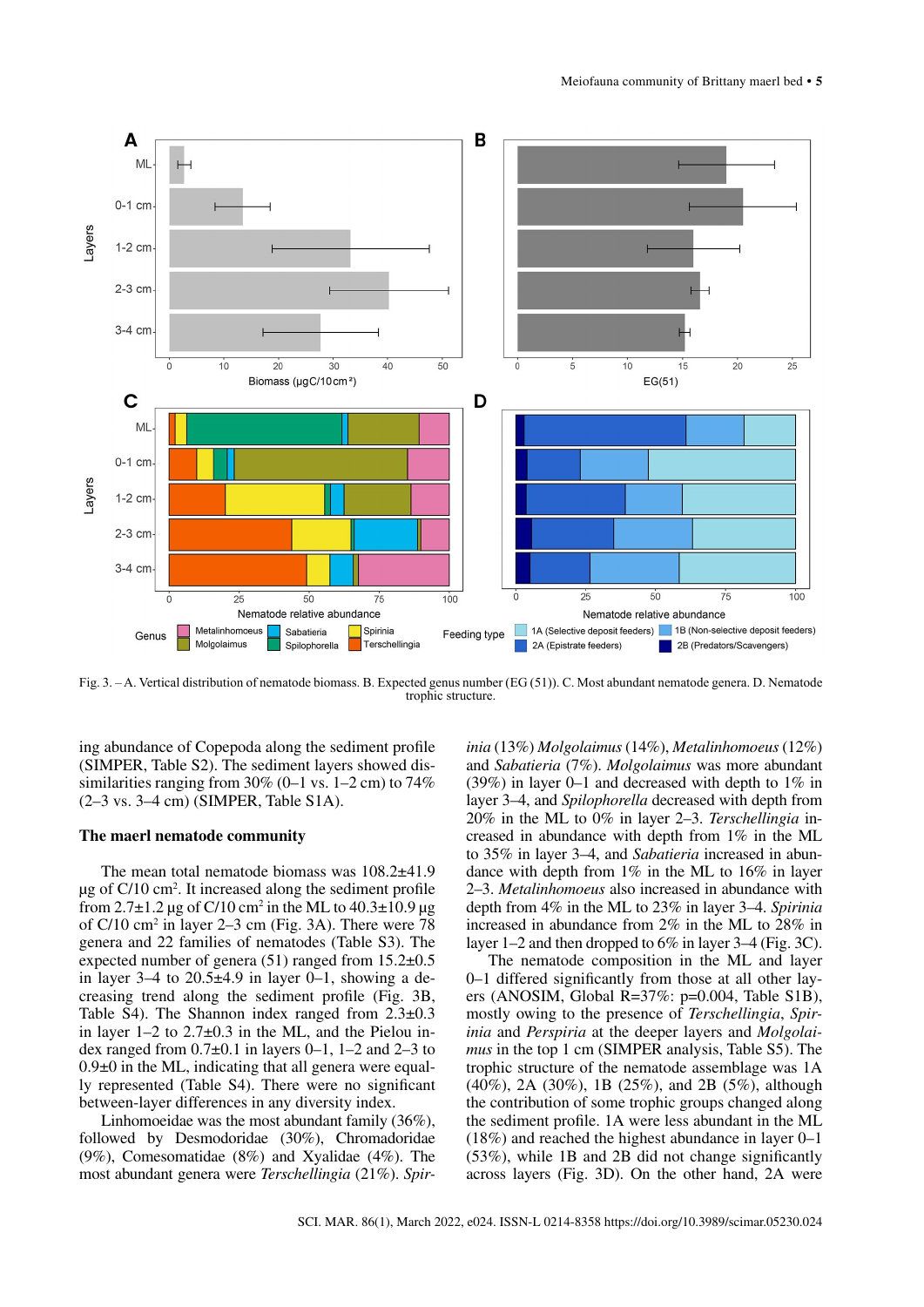dominant in the ML (58%), showing the highest biomass  $(38.4 \text{ µg of C}/10 \text{ cm}^2)$ . 1B and 2B showed biomasses of 26.1 and 27.0  $\mu$ g of C/10 cm<sup>2</sup>, respectively, and 1A showed the lowest biomass  $(16.7 \,\mu g \text{ of } C/10 \text{ cm}^2)$ .

### **Maerl bed vs. sandy beach meiofauna**

Total meiofaunal density in the maerl bed was five times higher than on the sandy beach (1.986±457 ind/10 cm<sup>2</sup> vs.  $384\pm16$  ind/10 cm<sup>2</sup>, respectively; ANO-VA, p<0.05) (Fig. 4). Twelve higher taxa were identified in the maerl bed vs. 8 on the sandy beach (Fig. 4), where Nematoda was the most abundant (96%), followed by Copepoda (3%). Cumacea, Gastrotricha, Isopoda, Ostracoda, Platyhelminthes and Tardigrada accounted for less than 1%. Total nematode biomass was significantly higher in the maerl bed than on the sandy beach  $(108.2 \pm 41.9 \text{ and } 47.6 \pm 2.1 \text{ µg of C}/10 \text{ cm}^2)$ ; ANOVA, p<0.05). Nematode diversity in the maerl bed was more than three times higher than on the sandy beach, where 11 families and 20 genera were identified (Fig. 4), including *Richtersia* (51%), *Trileptum* (9%), *Daptonema* and *Omicronema* (8% each) as the most abundant. Overall, 66 and 8 nematode genera were exclusive to the maerl bed and the sandy beach, respectively, with 12 being shared (Table S6). 1A dominated in the maerl bed (40%) and 1B on the sandy beach (72%). Overall, the maerl bed showed a lower ITD (0.32) than the sandy beach (0.62), indicating a greater trophic diversity in the maerl bed (Table S6).

# **DISCUSSION**

## **Maerl meiofaunal and nematode assemblages**

The high maerl meiofaunal abundance recorded in the Bay of Brest was similar to that found in other structurally complex and perennial habitats such as seagrass beds (Novack 1989, Pusceddu et al. 2014) and similar micro-habitat rich environments such as coral sediments (Semprucci et al. 2013). The highest meiofaunal abundance was found in layer 1–2, and it progressively decreased along the sediment profile. Conversely, meiofauna is often concentrated in the first few centimetres of sediment (Giere 2009). In the maerl bed, the meiofauna distribution likely responds to its complex architecture, allowing a higher organic and oxygen content subsuperficially. This complexity also protects the sediment below, because meiofaunal organisms are less exposed to hydrodynamic perturbations. Indeed, the low erosion, combined with organic accumulation and dispersal lowering, may favour an increase in abundance subsuperficially. Conversely, taxa living on the surface or between the maerl thalli are less protected from current or wave actions (Martínez et al. 2021).

Among the 12 taxa identified, nematodes were the most abundant in all sediment layers except in the ML, where the community was dominated by Copepoda with their nauplii. Nematodes are well-known to penetrate deeply into sediments thanks to their specialized morphology and high tolerance to anaerobic conditions



Fig. 4. – Shannon index (H'), nematode biomass (μg of C/10 cm<sup>2</sup>), trophic diversity index (ITD) values, expected genus number (EG (51)), equitability evenness  $(j')$ , meiofaunal abundance and number of higher meiofauna ( $N<sup>o</sup>$  taxa). Vertical bars are standard deviations.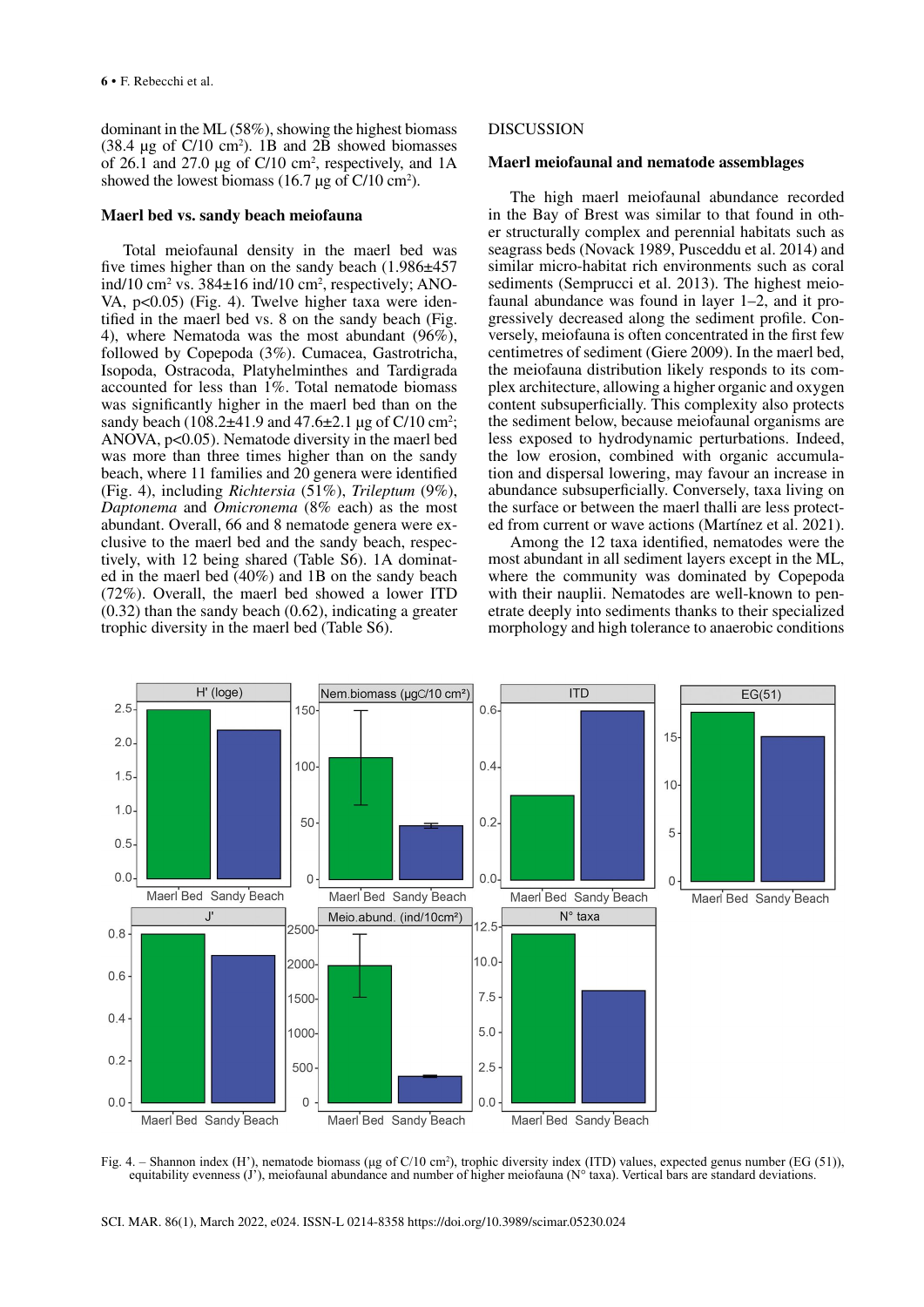(Heip et al. 1985), while hydrodynamism can also contribute to the dispersal of the specimens into deeper layers (Zeppilli et al. 2014). Consequently, nematodes were less abundant in the ML, possibly because of the low shelter inherent to its particular architecture, but probably also to a higher predation pressure (Grall et al. 2006).

Copepods and nauplii were particularly abundant in the ML, resembling coral sediment assemblages (Semprucci et al. 2013). This could be related to the additional food resources (macroepiphytic algae and microphytobenthos production) associated with maerl beds (Grall et al. 2006). In addition, the swimming ability of crustaceans, compared with other meiofaunal groups, allows them to speedily return to the seafloor after being resuspended in the water column by current or waves (e.g. Colangelo et al. 2001, Zeppilli et al. 2015b). However, their numbers decreased along the sediment profile, despite the coarse sediment that has been suggested to promote their presence (Colangelo et al. 2001), likely due to their high sensitivity to oxygen depletion or anoxia, unlike nematodes (Moodley et al. 2000).

Some genera of Chromadoridae are almost entirely restricted to upper sediment layers (Platt 1977). Accordingly, the epistrate feeders *Spilophorella* and *Spirinia* showed high abundances in the ML and layer 1–2, respectively, and decreased along the sediment profile, probably because of lowering food availability (Pusceddu et al. 2009). *Terschellingia* and *Sabatiera* penetrated deep into the sediment, having their highest abundances in layers 3–4 and 2–3, respectively. *Terschellingia*, a selective deposit feeder, is usually found in anoxic sediments (Wieser 1960). *Sabatieria*, a non-selective deposit feeder displaying a wide range of ecological preferences (Steyaert 1999), is also known to be a facultative anaerobic organism, a trait allowing it to inhabit suboxic or anoxic sediment layers, so it is thus a common deeper-living nematode (Jensen 1987). *Metalinhomoeu*s was present in all sediment layers, but was particularly abundant in layer 3–4. This genus is known to be associated with subtidal silt or muddy sediments (Wieser 1960), being frequent in sediments with low oxygen levels (Heip et al. 1985). It also has a body morphology that allows it to dig quickly up and down into the sediment, passing easily from reduced to well-oxygenated zones (Jensen 1987). Surprisingly, we found no families typically associated with 3D complex substrates, such as Epsilonematidae and Draconematidae from corals or hard substrates (Raes et al. 2008, Zeppilli et al. 2015b). Therefore, our data support the hypothesis that maerl nematodes benefit mainly from the sediments below the bed, instead of the 3D rhodoliths, which mainly act as a protective layer for the sediments and assemblages below. Moreover, all trophic groups were equally represented in all layers, allowing us to suggest possible differences in food sources along the sediment profile. This may well help reduce the number of competitive interactions, while allowing the different feeding groups to coexist in small sediment patches.

### **Maerl bed vs. sandy beach**

Maerl beds are known to harbour higher macrofaunal biodiversity than bare sediments (Foster et al. 2013), and meiofauna is no exception. In the maerl bed, its abundance was five times higher, and its taxa diversity 1.5 times higher than on the sandy beach. Obviously, nematodes were also more numerous (three times), as was the number of exclusive genera (66). The functional diversity (i.e. trophic diversity) was also higher in the maerl bed. All trophic groups were represented: bacterial and epistrate feeders (1A and 2A respectively) dominated in the maerl bed, while the non-selective deposit feeders (1B) dominated on the sandy beach. Thus, maerl beds seemed to host a rich meiofaunal community and a unique and peculiar nematode community, which is clearly distinguishable from those inhabiting sandy beach ecosystems. Accordingly, maerl beds seem to harbour a rich and specific meiofaunal community that may serve as potential prey for these predator/omnivore nematodes. The physical presence of complex maerl thalli, combined with the numerous resources provided, may explain the difference in meiofaunal diversity between these habitats. Moreover, the sandy beach samples were collected at low tide in the intertidal. This may have also affected the community composition and richness, since only well-adapted fauna can survive the extreme conditions arising from long-term exposure (e.g. higher radiation, salinity and oxygen availability variation) (Baldrighi et al. 2019 and literature therein).

Our study documented novel findings on the abundance, structure and diversity of the meiofauna and nematode communities characterizing the maerl beds from the Bay of Brest. Our results suggest that maerl beds create a more heterogeneous environment, richer in microhabitats, that promotes highly diversified meiofaunal and nematode assemblages in the sediments below, which proved to be particularly rich when compared with more homogenous environments lacking the protective rhodolith layer (e.g. a sandy beach). Maerl beds, which have been largely neglected in meiofaunal studies, have been shown to harbour high meiofaunal assemblages with a very complex structure and a high functional diversity. Therefore, their protection may be crucial for marine biodiversity preservation.

#### FUNDING

This work was funded by the IMPECAPE (OFB CNRS Programme). FR was supported by the University of Naples Federico II and Compagnia di San Paolo scholarship.

#### ACKNOWLEDGEMENTS

We would like to thank the Albert Lucas crew as well as Erwan Amice, Thierry Lebec and Nolwenn Quillien for helping with sampling. We also thank Dr Carmen Ferrà for the Spanish translation.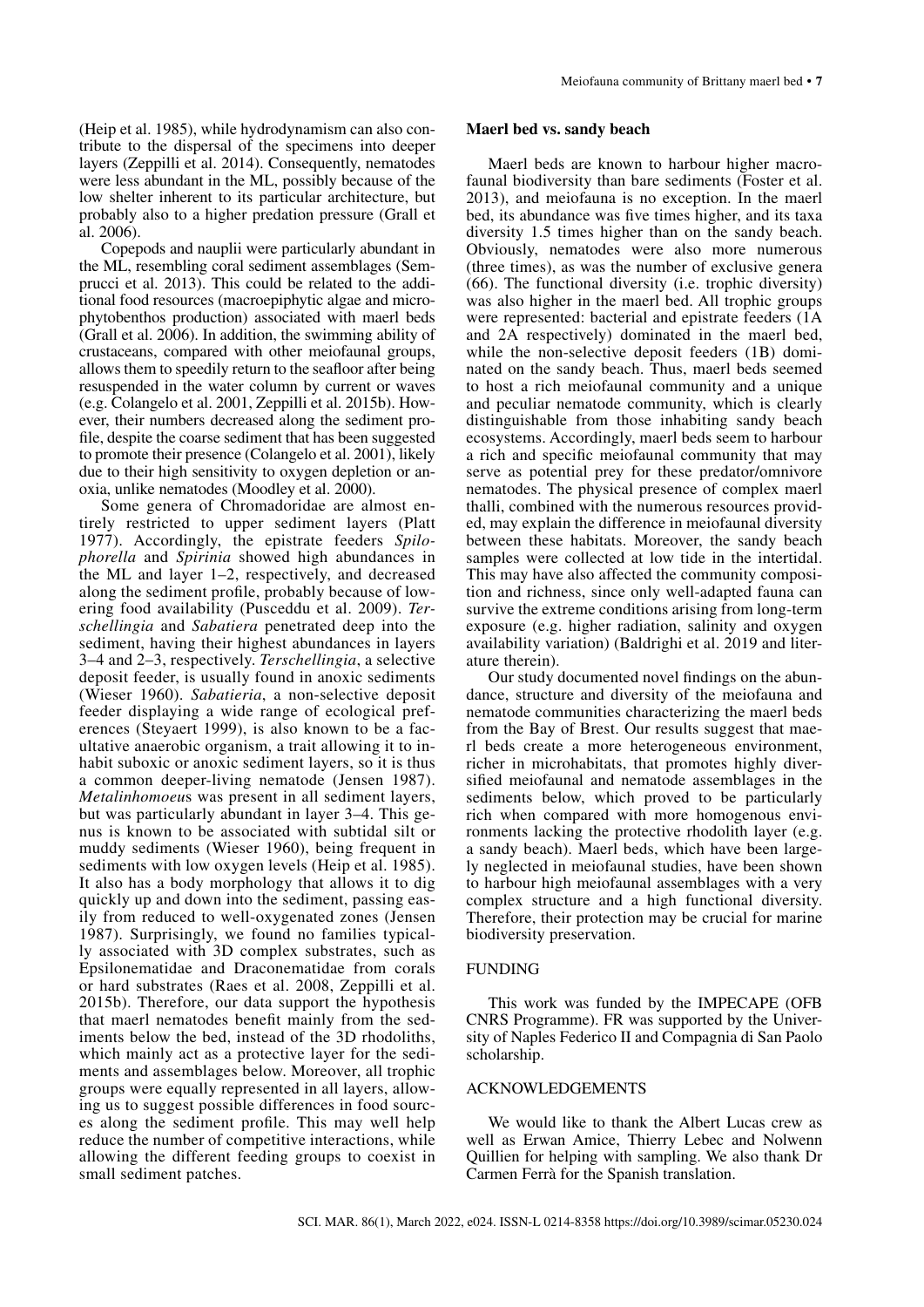## REFERENCES

- Andrassy I. 1956. Die Rauminhalts-und Gewichtsbestimmung der Fadenwürmer (Nematoden). Acta. Zool. Hung. 2: 1-5.
- Austin W.E.N., Cage A.G. 2010. High benthic foraminiferal land. Geolog. Soc. London, Spec. Pub. 344: 83-88.  $\frac{1}{\text{doi.org}}$
- BIOMAERL Team: Barbera J., Bordehore C., Borg J.A., et al. 2003. Conservation and management of northeast Atlantic and Mediterranean maerl beds. Aquat. Conserv. Mar. Fresh. Ecosyst. 13: 65-76. <https://doi.org/10.1002/aqc.569>
- Baldrighi E., Grall J., Quillien N., et al. 2019. Meiofauna communities' response to an anthropogenic pressure: The case study of green macroalgal bloom on sandy beach in Brittany. Est. Coast. Shelf Sci. 227: 106326. <https://doi.org/10.1016/j.ecss.2019.106326>
- Bezerra T.N., Eisendle U., Hodda M., et al. 2021. Nemys: World Database of Nematodes. Accessed at [http://nemys.](http://nemys.ugent.be) [ugent.be](http://nemys.ugent.be) on 05/06/2021.
- <https://doi.org/10.14284/366><br>Carriço R., Zeppilli D., Quillien N., et al.2013. Can meiofau-Carriço R., Zeppilli D., Quillien N., et al.2013. Can meiofau- na be a good biological indicator of the impacts of eutro- phication caused by green macroalgal blooms? An Aod. Cah. Nat. Obs. Mar. 2: 9-16.
- Clarke K.R., Gorley R.N. 2006. PRIMER V6: User Manual/ Tutorial. PRIMER-E, Plymouth, 93 pp.
- Colangelo M.A., Bertasi F., Dall'Olio P., Ceccherelli V. H. 2001. Meiofaunal biodiversity on hydrothermal seepage off Panarea (Aeolian islands, Tyrrhenian sea). In: Faranda F.M, Guglielmo L., Spezie G. (eds), Mediterranean Eco- systems: Structures and Processes. Springer Verlag, pp. 353-359.

[https://doi.org/10.1007/978-88-470-2105-1\\_46](https://doi.org/10.1007/978-88-470-2105-1_46)

Danovaro R. 2010. Methods for the Study of Deep-Sea Sed- iments, Their Functioning and Biodiversity. CRC Press Boca Raton, 458 pp.

<https://doi.org/10.1201/9781439811382>

- Feller R.J., Warwick R.M. 1988. "Energetics". In: Higgin, R.P., Thiel, H. (eds), Introduction to the Study of Meiofauna. Washington, DC. Smithsonian Institution. pp. 181-196.
- Foster M.S., Amado Filho G.M., Kamenos N.A., et al. 2013. Rhodoliths and rhodolith beds. Smithsonian Contr. Mar. Sci. 39: 143-55.
- Gambi C., Vanreusel A., Danovaro R. 2003. Biodiversity of nematode assemblages from deepsea sediments of the Atacama Slope and Trench (South Pacific Ocean). Deep Sea Res. I: Oceanogr. Res. Pap. 50: 103-117. [https://doi.org/10.1016/S0967-0637\(02\)00143-7](https://doi.org/10.1016/S0967-0637(02)00143-7)<br>Giere O. 2009. Meiobenthology. The microscopic motile fau-
- na of aquatic sediments. Springer-Verlag, Berlin 527 pp.
- Grall J., Le Loc'h F., Guyonnet B., Riera P. 2006. Community structure and food web based on stable isotopes (δ15N and δ13C) analysis of a North Eastern Atlantic maerl bed. J. Exp. Mar. Biol. Ecol. 338: 1-15.

<https://doi.org/10.1016/j.jembe.2006.06.013>

- Hall-Spencer J., Kelly J., Maggs C.A. 2010. Background doc- ument on maerl beds. OSPAR Commission, London. Heip C.H.R., Vincx M., Vranken G. 1985. The ecology of marine
- nematodes. Oceanogr. Mar. Biol. Ann. Rev. 23: 399-489.
- Ingels J., Vanreusel A. 2013. The importance of different spa- tial scales in determining structure and function of deeptial scales in determining structure and function of deep-<br>sea infauna communities. Biogeosciences Discuss 10: C796-C807.

<https://doi.org/10.5194/bgd-10-195-2013>

- Jackson C.M., Kamenos N.A., Moore P.G., Young M. 2004. Meiofaunal bivalves in maerl and other substrata; their diversity and community structure. Ophelia 58: 48-60. <https://doi.org/10.1080/00785236.2004.10410212>
- Jensen P. 1987. Differences in microhabitat, abundance, biomass and body size between oxybiotic and thiobiotic free-living marine nematodes. Oecologia 71: 564-567. <https://doi.org/10.1007/BF00379298>
- Leduc D., Probert P.K. 2009. The effect of bacterivorous nematodes on detritus incorporation by macrofaunal detritivores: A study using stable isotope and fatty acid analyses. J. Exp. Mar. Biol. Ecol. 37: 130-139. <https://doi.org/10.1016/j.jembe.2009.01.011>

Linnaeus C. 1758. Systema Naturae per regna tria naturae, secundum classes, ordines, genera, species, cum charac- teribus, differentiis, synonymis, locis. Laurentius Salvius, Holmiae, 824 pp.<br>https://doi.org/10  $h(10.5962/bh1.$ title.542

McCormack E. 2006. Carraroenia ruthae gen. et sp. nov. (Co-<br>pepoda, Harpacticoida, Laophontidae) from maerl sub-<br>strates of the Irish west coast. Zootaxa 1202: 39-52. <https://doi.org/10.11646/zootaxa.1202.1.4><br>Moodley L., Chen GT., Heip C., Vincx M. 2000. Vertical dis-

tribution of meiofauna in sediments from contrasting sites<br>in the Adriatic Sea: clues to the role of abiotic versus biin the Adriatic Sea: clues to the Sea: clues to the control. Ophelia 53: 203-212.<br>https://doi.org/10.1080/00785326.2000.10409450

Martínez A., García-Gómez G., García-Herrero Á. et al. 2021. Habitat differences filter functional diversity of low dispersive microscopic animals (Acari, Halacaridae). Hydrobiologia 848: 2681-2698. <https://doi.org/10.1007/s10750-021-04586-x>

Novack R. 1989. Ecology of Nematodes in the Mediterranean Seagrass *Posidonia oceanica* (L.) Delile 1. General part and faunistics of the nematode community. Mar. Ecol. 10: 335-363.

<https://doi.org/10.1111/j.1439-0485.1989.tb00077.x>

- Platt H.M. 1977. Vertical and horizontal distribution of free-living marine nematodes from Strangford Lough, Northern Ireland. Cah. Biol. Mar.18: 261-273.
- Platt H.M., Warwick R.M. 1988. Free-living Marine Nem- atodes. Part II: British Chromadorids. Brill Academic atodes. Part II: British Chromadorids. Brill Academic Pub., 502 pp.
- Pusceddu A., Dell'Anno A., Fabiano M., Danovaro, R. 2009. Quantity and bioavailability of sediment organic matter as signatures of benthic trophic status. Mar. Ecol. Progr. Ser. 375: 41-52.

<https://doi.org/10.3354/meps07735>

Pusceddu A., Gambi C., Corinaldesi C., Scopa M., Danovaro R. 2014. Relationships between Meiofaunal Biodiversity and Prokaryotic Heterotrophic Production in Different Tropical Habitats and Oceanic Regions. PLoS ONE 9: e91056.

<https://doi.org/10.1371/journal.pone.0091056>

Raes M., Decraemer W., Vanreusel A. 2008. Walking with worms: coral-associated epifaunal nematodes. J. Biogeog. 35: 2207-2222.

<https://doi.org/10.1111/j.1365-2699.2008.01945.x>

- Semprucci F., Colantoni P., Baldelli G., et al. 2013. Meiofauna associated with coral sediments in the Maldivian subtidal habitats (Indian Ocean). Mar. Biodivers. 43: 189-198. <https://doi.org/10.1007/s12526-013-0146-7>
- Semprucci F., Balsamo M., Apolloni L., Sandulli R. 2018. Assessment of ecological quality status along the Apulian coasts (eastern Mediterranean Sea) based on meiobenthic and nematode assemblages. Mar. Biodivers. 48: 105-115. https://doi.org/10.1007/
- Steyaert M., Garner N., Van Gansbeke D., Vincx M. 1999. Nematode communities from the North Sea: environmen- tal controls on species diversity and vertical distribution tal controls on species diversity and vertical distribution within the sediment. J. Mar. Biol. Assoc. UK 79: 253-264. <https://doi.org/10.1017/S0025315498000289><br>Wieser W. 1953. Die beziehung zwischen Mundhöhlenge-
- Wieser W. 1953. Die beziehung zwischen Mundhöhlenge- stalt, Ernährungsweise und vorkommen bei freilebenden marinen Nematoden. Ark. Zool. 4: 439-484.
- Wieser W. 1960. Benthic studies in Buzzards Bay. II. The meiofauna. Limnol. Oceanogr. 5: 121-137. https://doi.org/10.4319/lo.1960
- Zeppilli D., Bongiorni L., Santos R.S., Vanreusel A. 2014. Changes in Nematode Communities in Different Physio- graphic Sites of the Condor Seamount (North-East Atlantic Ocean) and Adjacent Sediments. PLoS ONE 9(12): e115601. <https://doi.org/10.1371/journal.pone.0115601>
- Zeppilli D., Sarrazin J., Leduc D. Arbizu P.M., et al. 2015a. Is the meiofauna a good indicator for climate change and anthropogenic impacts? Mar. Biodivers. 45: 505-535. <https://doi.org/10.1007/s12526-015-0359-z>
- Zeppilli D., Vanreusel A., Pradillon F., et al. 2015b. Rapid colonisation by nematodes on organic and inorganic sub- strata deployed at the deep-sea Lucky Strike hydrother- mal vent field (Mid-Atlantic Ridge). Mar. Biodivers. 45: 489-504. <https://doi.org/10.1007/s12526-015-0348-2>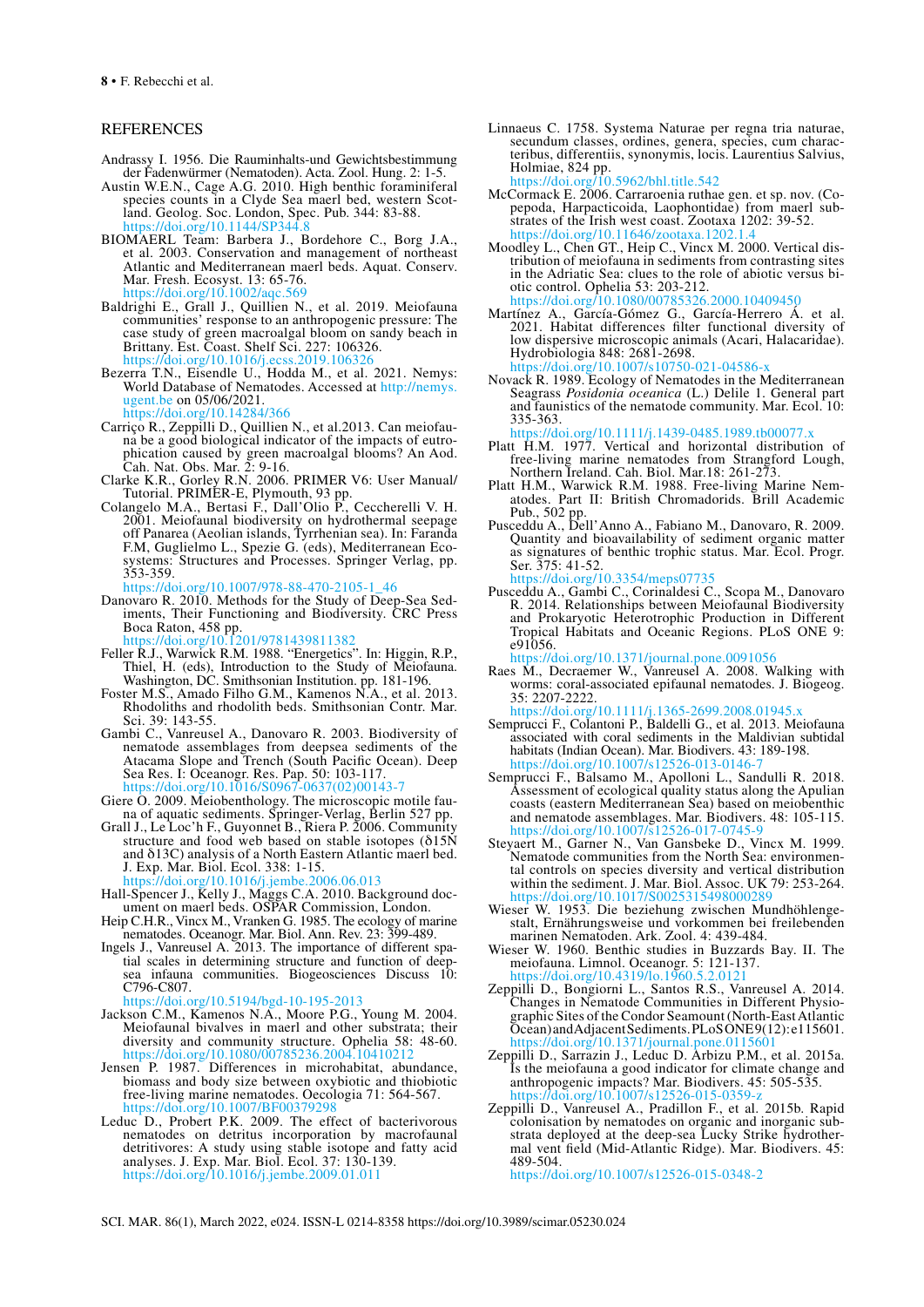# SUPPLEMENTARY MATERIAL

The following supplementary material is available through the online version of this article and at the following link: [http://scimar.icm.csic.es/scimar/supplm/](http://scimar.icm.csic.es/scimar/supplm/sm05230esm.pdf) [sm05230esm.pdf](http://scimar.icm.csic.es/scimar/supplm/sm05230esm.pdf)

- Table S1.ANOSIM (R statistic), significance level (P) and SIMPER results (Diss., Dissimilarity %). A. most abundant higher meiofaunal taxa. B. nematode species.
- Table S2.SIMPER analysis showing the contribution of meiofaunal taxa to between-layer dissimilarity. Contrib.%, contribution %; Cum.%, cumulative %.
- Table S3.List of nematode families, genera and putative species found in the maerl bed.
- Table S4.Nematode diversity indices in the maerl bed: species richness (SR), Margalef diversity (D), Pielou evenness (J'), expected genus number  $(EG(51))$  and Shannon index  $(H')$ .
- Table S5.SIMPER analysis showing the contribution of nematode species to between-layer dissimilarity. The ten most contributing taxa are reported. The following abbreviations were used: Contrib.%, contribution%; Cum.%, cumulative %.
- Table S6. Meiofaunal abundance, number of higher taxa, nematode biomass, diversity (Shannon index (H'), equitability evenness  $(J')$ , expected genus number  $(EG(51))$  and trophic diversity index (ITD)). List of exclusive and shared genera of nematodes between the maerl bed and the sandy beach.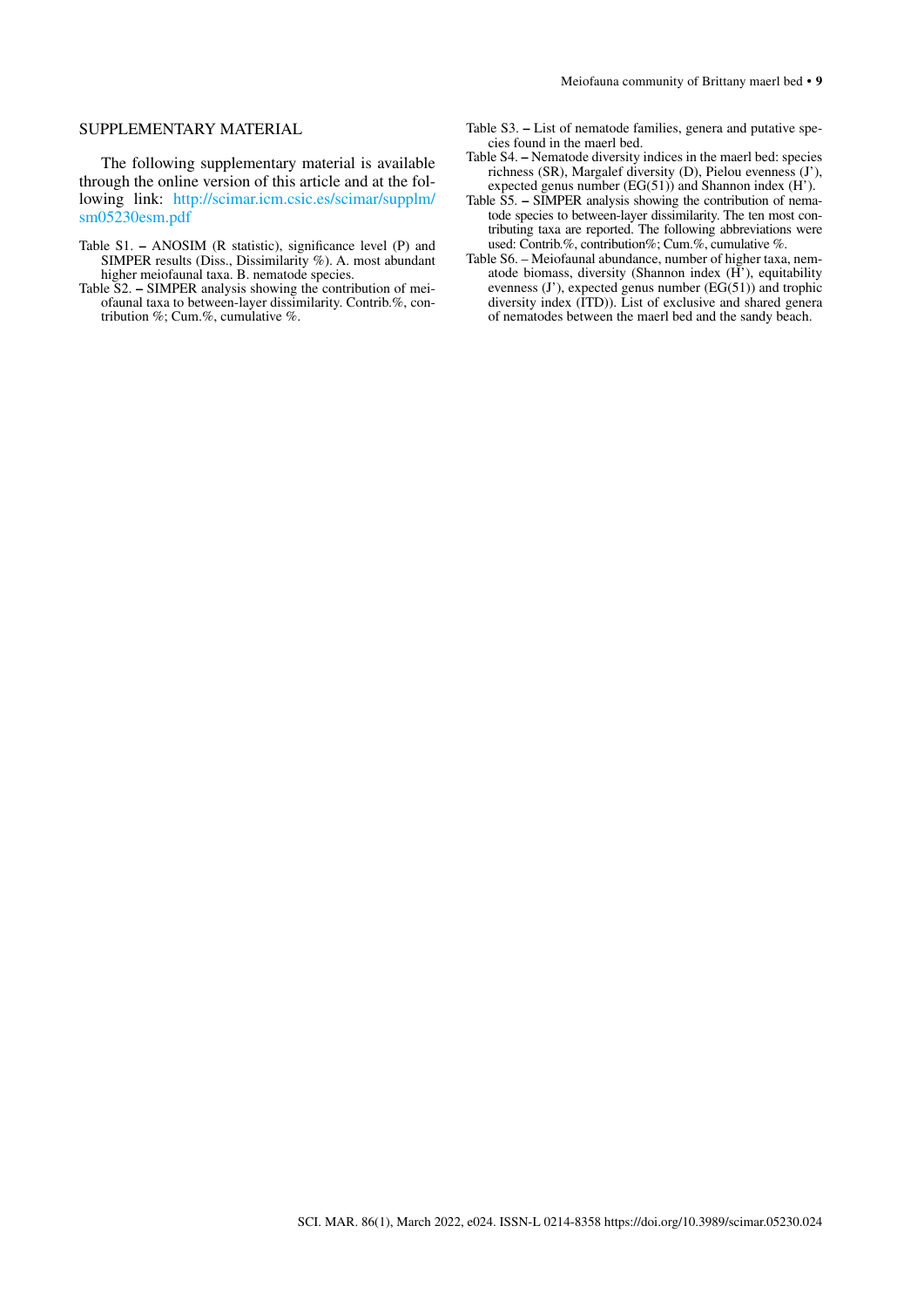# **First insights into the meiofauna community of a maerl bed in the Bay of Brest (Brittany)**

Federica Rebecchi, Daniela Zeppilli, Elisa Baldrighi, Anna Di Cosmo, Gianluca Polese, Alessandro Pisaniello, Jacques Grall

Supplementary material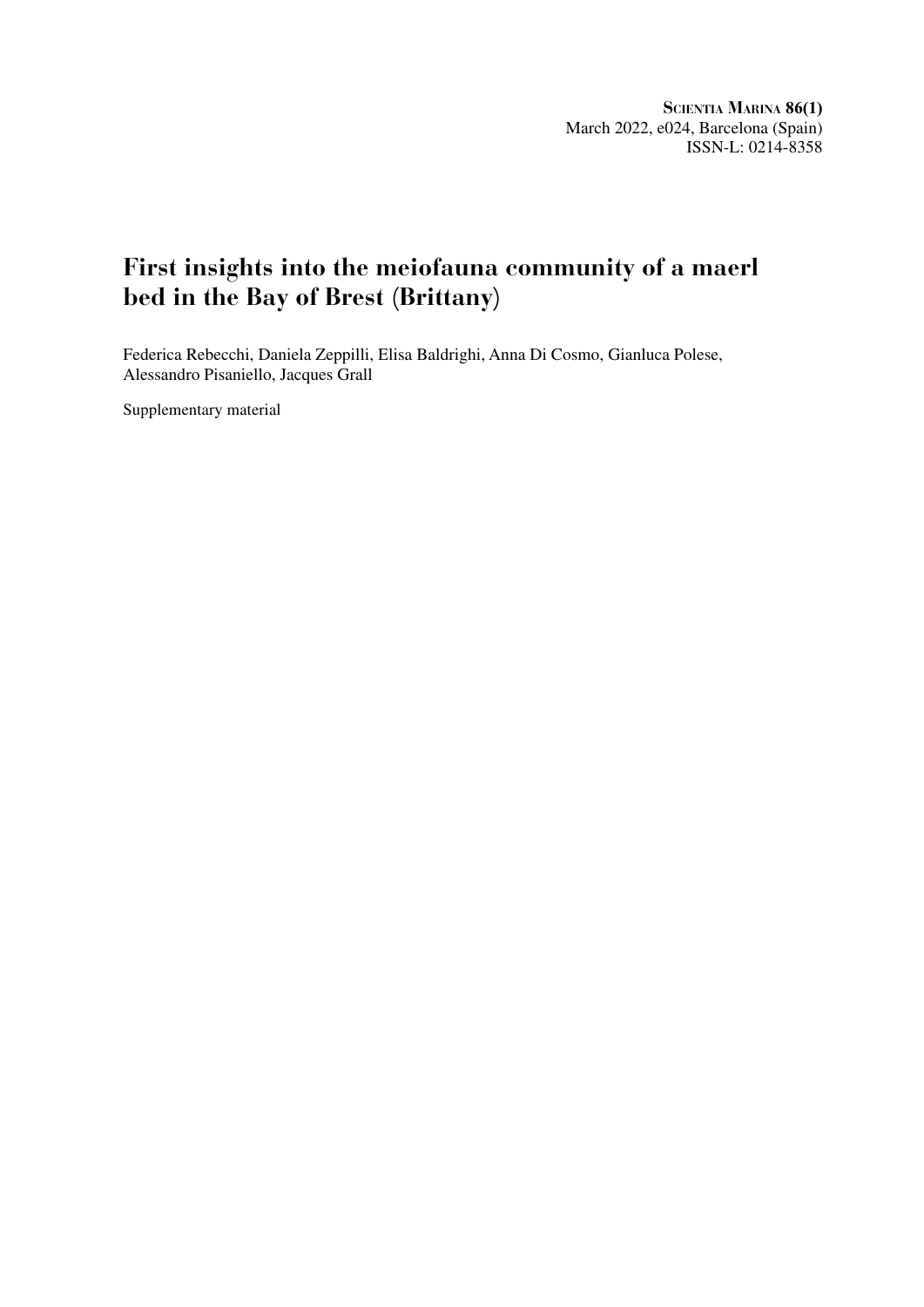| Table S1. - ANOSIM (R statistic), significance level (P) and SIMPER results (Diss., Dissimilarity %). A. most abundant higher meiofaunal |                            |  |  |
|------------------------------------------------------------------------------------------------------------------------------------------|----------------------------|--|--|
|                                                                                                                                          | taxa. B. nematode species. |  |  |

| A                  |               |      |           |  |  |  |  |
|--------------------|---------------|------|-----------|--|--|--|--|
| Group              | R statistic % | P    | Diss. $%$ |  |  |  |  |
| $ML$ , 0-1 cm      | 41            | 0.01 | 39        |  |  |  |  |
| ML, 1-2 cm         | 37            | 0.01 | 39        |  |  |  |  |
| ML, 2-3 cm         | 15            | 0.02 | 59        |  |  |  |  |
| ML, 3-4 cm         | 42            | 0.02 | 32        |  |  |  |  |
| $0-1$ cm, $1-2$ cm | 59            | 0.01 | 30        |  |  |  |  |
| $0-1$ cm, $3-4$ cm | 100           | 0.01 | 63        |  |  |  |  |
| $1-2$ cm, $2-3$ cm | 22            | 0.02 | 49        |  |  |  |  |
| $1-2$ cm, $3-4$ cm | 100           | 0.01 | 67        |  |  |  |  |
| $2-3$ cm, $3-4$ cm | 17            | 0.04 | 74        |  |  |  |  |

| ۰.<br>۰. |  |
|----------|--|

|                    | ້             |      |           |
|--------------------|---------------|------|-----------|
| Group              | R statistic % | P    | Diss. $%$ |
| $ML$ , 0-1 cm      | 33            | 0.02 | 65        |
| ML, 1-2 cm         | 67            | 0.01 | 74        |
| ML, 2-3 cm         | 67            | 0.01 | 73        |
| ML, 3-4 cm         | 83            | 0.01 | 75        |
| $0-1$ cm, $1-2$ cm | 30            | 0.02 | 52        |
| $0-1$ cm, $2-3$ cm | 44            | 0.01 | 58        |
| $0-1$ cm, $3-4$ cm | 83            | 0.01 | 60        |
| $1-2$ cm, $2-3$ cm | 19            | 0.03 | 51        |
| $1-2$ cm, $3-4$ cm | 25            | 0.04 | 47        |
| 2-3 cm, 3-4 cm     | 8             | 0.04 | 49        |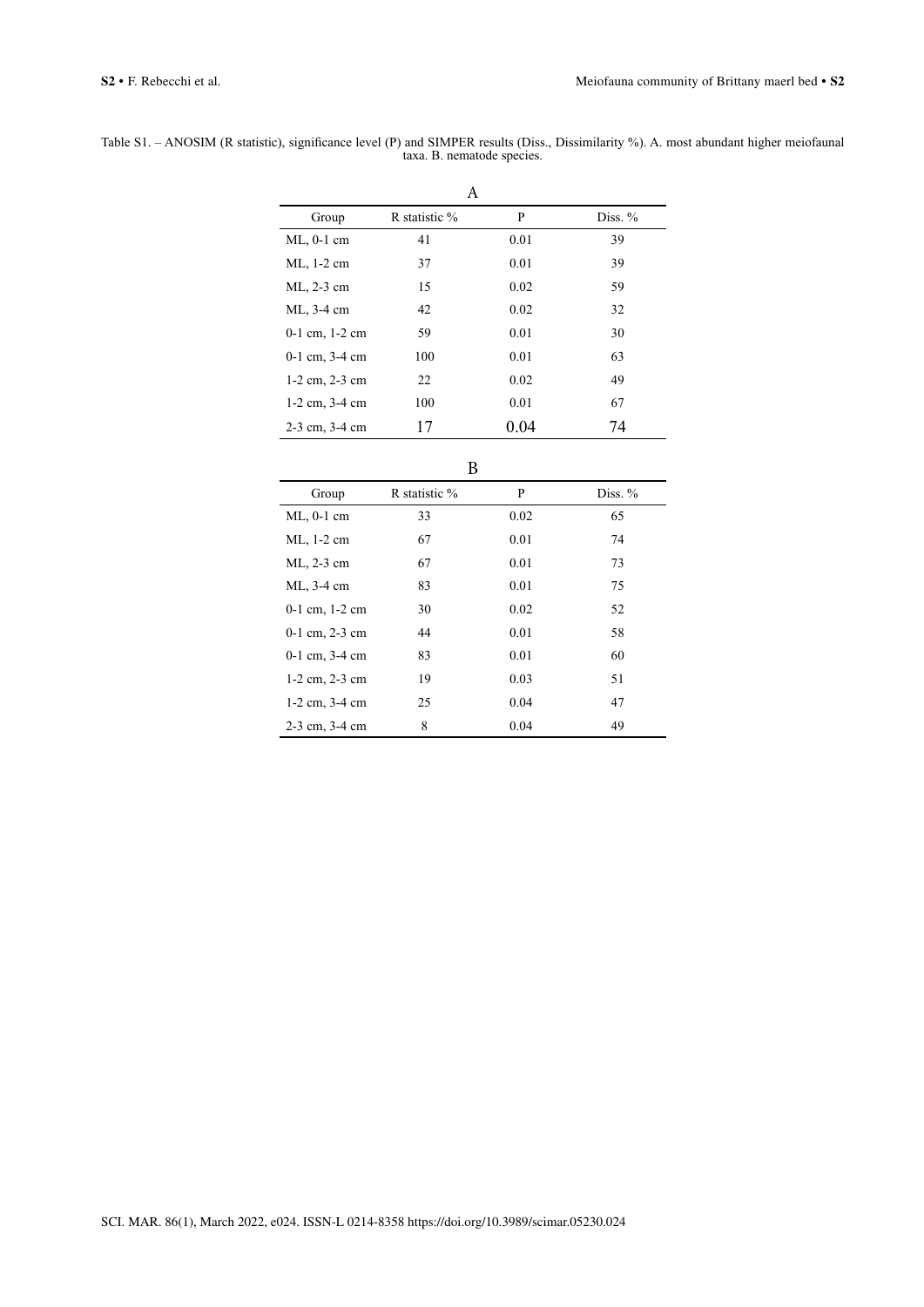| Table S2. – SIMPER analysis showing the contribution of meiofaunal taxa to between-layer dissimilarity. Contrib.%, contribution %; Cum.%, |  |
|-------------------------------------------------------------------------------------------------------------------------------------------|--|
| cumulative %.                                                                                                                             |  |

|              | Groups ML & 0-1 cm          |           |              | Groups ML $& 1-2$ cm       |           |              | Groups ML $& 2-3$ cm        |           |              | Groups ML $&$ 3-4 cm   |       |
|--------------|-----------------------------|-----------|--------------|----------------------------|-----------|--------------|-----------------------------|-----------|--------------|------------------------|-------|
| Taxon        | Contrib%                    | Cum.%     | Taxon        | Contrib%                   | $Cum. \%$ | Taxon        | Contrib%                    | $Cum.$ %  | Taxon        | Contrib%               | Cum.% |
| Nematoda     | 45.78                       | 45.78     | nauplii      | 32.3                       | 32.3      | Nematoda     | 31.98                       | 31.98     | Nematoda     | 33.28                  | 33.28 |
| nauplii      | 21.84                       | 67.62     | Copepoda     | 26.64                      | 58.94     | nauplii      | 27.64                       | 59.62     | nauplii      | 32.16                  | 65.44 |
| Copepoda     | 15.26                       | 82.87     | Nematoda     | 20.67                      | 79.61     | Copepoda     | 23.97                       | 83.6      | Copepoda     | 16.84                  | 82.28 |
| Foraminifera | 4.93                        | 87.8      | Polichaeta   | 6.61                       | 86.22     | Polichaeta   | 6.58                        | 90.18     | Ostracoda    | 8.16                   | 90.44 |
| Ostracoda    | 3.86                        | 91.66     | Ostracoda    | 4.94                       | 91.15     |              |                             |           |              |                        |       |
|              | Groups $0-1$ cm $\&$ 1-2 cm |           |              | Groups $0-1$ cm $& 2-3$ cm |           |              | Groups $0-1$ cm $\&$ 3-4 cm |           |              | Groups 1-2 cm & 2-3 cm |       |
| Taxon        | Contrib%                    | $Cum. \%$ | Taxon        | Contrib%                   | $Cum. \%$ | Taxon        | Contrib%                    | $Cum. \%$ | Taxon        | Contrib%               | Cum.% |
| Nematoda     | 52.33                       | 52.33     | Nematoda     | 69.7                       | 69.7      | Nematoda     | 42.81                       | 42.81     | Nematoda     | 62.73                  | 62.73 |
| nauplii      | 12.48                       | 64.81     | Copepoda     | 8.23                       | 77.93     | nauplii      | 28.38                       | 71.19     | nauplii      | 11.79                  | 74.52 |
| Copepoda     | 10.92                       | 75.73     | Polichaeta   | 5.99                       | 83.92     | Copepoda     | 17.08                       | 88.27     | Copepoda     | 10.38                  | 84.9  |
| Foraminifera | 9.03                        | 84.76     | Foraminifera | 5.23                       | 89.14     | Foraminifera | 2.86                        | 91.13     | Polichaeta   | 4.26                   | 89.16 |
| Polichaeta   | 7.34                        | 92.1      | nauplii      | 4.99                       | 94.13     |              |                             |           | Foraminifera | 4.16                   | 93.32 |
|              | Groups 1-2 cm & 3-4 cm      |           |              | Groups 2-3 cm & 3-4 cm     |           |              |                             |           |              |                        |       |
| Taxon        | Contrib%                    | Cum $%$   | Taxon        | Contrib%                   | $Cum. \%$ |              |                             |           |              |                        |       |
| nauplii      | 35.24                       | 35.24     | nauplii      | 39.66                      | 39.66     |              |                             |           |              |                        |       |
| Nematoda     | 27.14                       | 62.39     | Copepoda     | 27.44                      | 67.09     |              |                             |           |              |                        |       |
| Copepoda     | 23.57                       | 85.96     | Nematoda     | 17.44                      | 84.54     |              |                             |           |              |                        |       |
| Polichaeta   | 4.36                        | 90.32     | Polichaeta   | 5.6                        | 90.14     |              |                             |           |              |                        |       |

Table S3. **–** List of nematode families, genera and putative species found in the maerl bed.

| Family          | Genus                 | Species            |
|-----------------|-----------------------|--------------------|
| Chromadoridae   | Acantholaimus         | Acantholaimus sp1  |
| Chromadoridae   | Actinonema            | Actinonema sp1     |
| Leptolaimidae   | Antomicron            | Antomicron sp1     |
| Diplopeltidae   | Campylaimus           | Campylaimus sp1    |
| Anticomidae     | Cephalanticoma        | Cephalanticoma sp1 |
| Chromadoridae   | Chromadora            | Chromadora sp1     |
| Chromadoridae   | Chromadora            | Chromadora sp2     |
| Chromadoridae   | Chromadorella         | Chromadorella sp1  |
| Chromadoridae   | Chromadoridae spp.    | Chromadoridae spp. |
| Chromadoridae   | Chromadorita          | Chromadorita sp1   |
| Xyalidae        | Cobbia                | Cobbia sp1         |
| Comesomatidae   | Comesomatidae spp.    | Comesomatidae spp. |
| Comesomatidae   | Comesoma              | Comesoma sp1       |
| Comesomatidae   | Comesomoides          | Comesomoides sp1   |
| Cyartonematidae | Cyartonema            | Cyartonema sp1     |
| Xyalidae        | Daptonema             | Daptonema sp1      |
| Desmoscolecidae | Desmoscolex           | Desmoscolex sp1    |
| Camacolaimidae  | <b>Diodontolaimus</b> | Diodontolaimus sp1 |
| Comesomatidae   | Dorylaimopsis         | Dorylaimopsis sp1  |
| Draconematidae  | Draconema             | Draconema sp1      |
| Chromadoridae   | Euchromadora          | Euchromadora sp1   |
| Linhomoeidae    | Eumorpholaimus        | Eumorpholaimus sp1 |
| Enchelidiidae   | Eurystomina           | Eurystomina sp1    |
|                 |                       |                    |

SCI. MAR. 86(1), March 2022, e024. ISSN-L 0214-8358 https://doi.org/10.3989/scimar.05230.024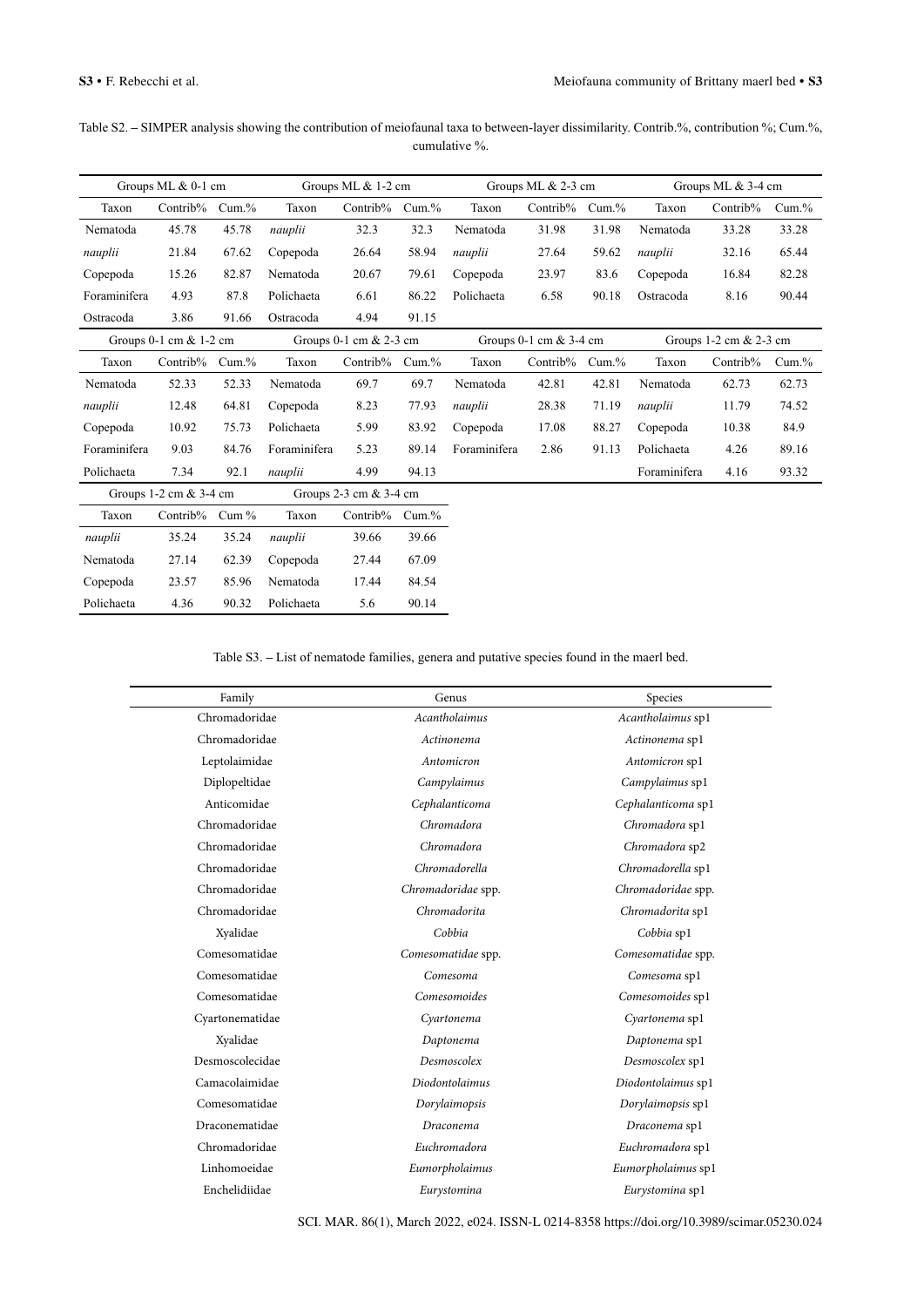| Family             | Genus                 | Species                   |
|--------------------|-----------------------|---------------------------|
| Oncholaimidae      | Filoncholaimus        | Filoncholaimus sp1        |
| Oxystominidae      | Halalaimus            | Halalaimus sp1            |
| Leptolaimidae      | Halaphanolaimus       | Halaphanolaimus sp1       |
| Selachinematidae   | Halichoanolaimus      | Halichoanolaimus sp1      |
| Monhysteridae      | Halomonhystera        | Halomonhystera sp1        |
| Chromadoridae      | Karkinochromadora     | Karkinochromadora sp1     |
| Cyatholaimidae     | Kraspedonema          | Kraspedonema sp1          |
| Comesomatidae      | Laimella              | Laimella sp1              |
| Leptolaimidae      | Leptolaimus           | Leptolaimus sp1           |
| Leptolaimidae      | Leptolaimus           | Leptolaimus sp2           |
| Linhomoeidae       | Linhomoeus spp.       | Linhomoeus spp.           |
| Linhomoeidae       | Linhomoeus            | Linhomoeus sp1            |
| Linhomoeidae       | Linhomoeus            | Linhomoeus sp2            |
| Xyalidae           | Linhystera            | Linhystera sp1            |
| Cyatholaimidae     | Longicyatholaimus     | Longicyatholaimus sp1     |
| Desmodoridae       | Molgolaimus           | Molgolaimus sp1           |
| Cyatholaimidae     | Marylynnia            | Marylynnia sp1            |
| Linhomoeidae       | Megadesmolaimus       | Megadesmolaimus sp1       |
| Desmodoridae       | Metachromadora        | Metachromadora sp1        |
| Cyatholaimidae     | Metacyatholaimus      | Metacyatholaimus sp1      |
| Xyalidae           | Metadesmolaimus       | Metadesmolaimus sp1       |
| Linhomoeidae       | Metalinhomoeus spp.   | Metalinhomoeus spp.       |
| Linhomoeidae       | Metalinhomoeus        | Metalinhomoeus sp1        |
| Linhomoeidae       | Metalinhomoeus        | Metalinhomoeus sp2        |
| Linhomoeidae       | Metalinhomoeus        | Metalinhomoeus sp3        |
| Sphaerolaimidae    | Metasphaerolaimus     | Metasphaerolaimus sp1     |
| Xyalidae           | Manganonema           | Manganonema sp1           |
| Monhysteridae      | Monhysteridae spp.    | Monhysteridae spp.        |
| Oxystominidae      | Nemanema              | Nemanema sp1              |
| Chromadoridae      | Neochromadora         | Neochromadora sp1         |
| Oncholaimidae spp. | Oncholaimidae spp.    | Oncholaimidae spp.        |
| Oncholaimidae      | Oncholaimus           | Oncholaimus sp1           |
| Cyatholaimidae     | Paracyatholaimus      | Paracyatholaimus sp1      |
| Comesomatidae      | Paracomesoma          | Paracomesoma sp1          |
| Linhomoeidae       | Paralinhomoeus        | Paralinhomoeus sp1        |
| Cyatholaimidae     | Cyatholaimidae        | Cyatholaimidae            |
| Cyatholaimidae     | Paralongicyatholaimus | Paralongicyatholaimus sp1 |
| Enchelidiidae      | Pareurystomina        | Pareurystomina sp1        |
| Axonolaimidae      | Parodontophora        | Parodontophora sp1        |
| Desmodoridae       | Perspiria             | Perspiria sp1             |
| Comesomatidae      | Pierrickia            | Pierrickia sp1            |
| Chromadoridae      | Prochromadorella      | Prochromadorella sp1      |
| Chromadoridae      | Prochromadorella      | Prochromadorella sp2      |
| Xyalidae           | Promonhystera         | Promonhystera sp1         |
| Oncholaimidae      | Prooncholaimus        | Prooncholaimus sp1        |
| Chromadoridae      | Ptycholaimellus       | Ptycholaimellus sp1       |
| Desmoscolecidae    | Quadricoma            | Quadricoma sp1            |
| Comesomatidae      | Sabatieria            | Sabatieria sp1            |
|                    |                       |                           |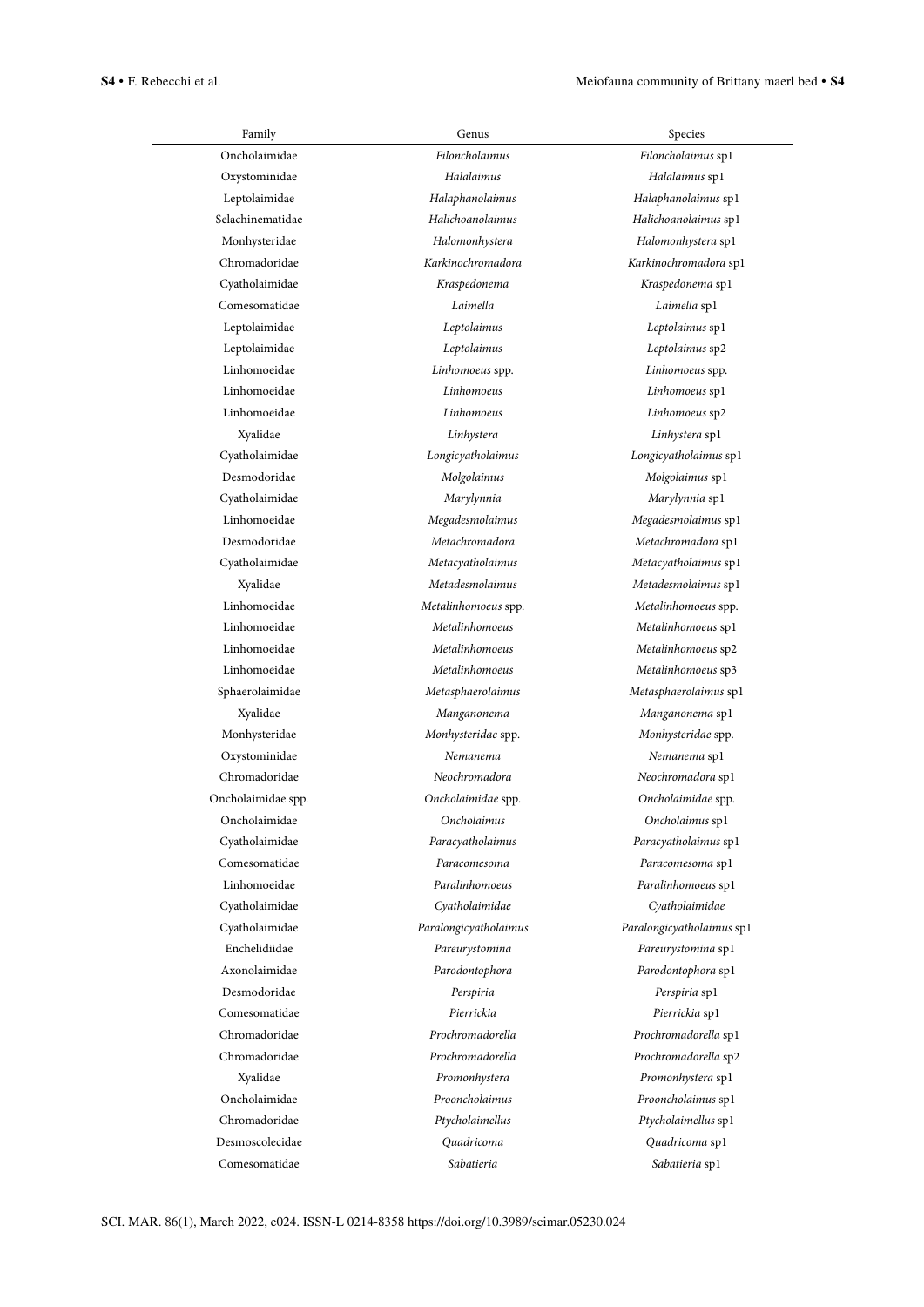| Family             | Genus               | Species                              |  |  |
|--------------------|---------------------|--------------------------------------|--|--|
| Comesomatidae      | Setosabatieria      | Setosabatieria sp1                   |  |  |
| Sphaerolaimidae    | Sphaerolaimus       | Sphaerolaimus sp1                    |  |  |
| Chromadoridae      | Spiliphera          | Spiliphera sp1                       |  |  |
| Chromadoridae      | Spilophorella spp.  | Spilophorella spp.                   |  |  |
| Chromadoridae      | Spilophorella       | Spilophorella sp1                    |  |  |
| Chromadoridae      | Spilophorella       | Spilophorella sp2                    |  |  |
| Desmodoridae       | Spirinia            | Spirinia sp1                         |  |  |
| Chromadoridae      | Steineridora        | Steineridora sp1                     |  |  |
| Chromadoridae      | Steineridora        | Steineridora sp2                     |  |  |
| Desmodoridae       | Stilbonematinae     | Stilbonematinae                      |  |  |
| Xyalidae           | Stylotheristus      | Stylotheristus sp1                   |  |  |
| Desmodoridae       | Stygodesmodora      | Stygodesmodora sp1                   |  |  |
| Selachinematidae   | Synonchiella        | Synonchiella sp1                     |  |  |
| Ironidae           | Syringolaimus       | Syringolaimus sp1                    |  |  |
| Linhomoeidae       | Terschellingia spp. | Terschellingia spp.                  |  |  |
| Linhomoeidae       | Terschellingia      | Terschellingia sp1                   |  |  |
| Linhomoeidae       | Terschellingia      | Terschellingia sp2 (cf.longicaudata) |  |  |
| Monhysteridae      | Thalassomonhystera  | Thalassomonhystera sp1               |  |  |
| Xyalidae           | <b>Theristus</b>    | Theristus sp1                        |  |  |
| Thoracostomopsidae | Thoracostomopsis    | Thoracostomopsis sp1                 |  |  |
| Xyalidae           | Trichoteristus      | Trichoteristus sp1                   |  |  |
| Desmoscolecidae    | <b>Tricoma</b>      | Tricoma sp1                          |  |  |
| Thoracostomopsidae | Trileptium          | Trileptium sp1                       |  |  |
| Oncholaimidae      | Viscosia            | Viscosia sp1                         |  |  |
| Oxystominidae      | Wieseria            | Wieseria sp1                         |  |  |
| Xyalidae spp.      | Xyalidae spp.       | Xyalidae spp.                        |  |  |

Table S4. **–** Nematode diversity indices in the maerl bed: species richness (SR), Margalef diversity (D), Pielou evenness (J'), expected genus number (EG(51)) and Shannon index (H').

| Layers   | SR.            | D             | $\mathbf{J}$  | EG(51)         | H'            |
|----------|----------------|---------------|---------------|----------------|---------------|
| ML       | $19.0 \pm 4.4$ | $4.8 \pm 1.2$ | $0.9 \pm 0.0$ | $19.0 + 4.4$   | $2.7 \pm 0.3$ |
| $0-1$ cm | $31.7\pm 6.0$  | $6.6 \pm 1.4$ | $0.7 \pm 0.1$ | $20.5 \pm 4.9$ | $2.5 \pm 0.6$ |
| $1-2$ cm | $24.7\pm 6.0$  | $4.9 \pm 1.3$ | $0.7 \pm 0.0$ | $16.0 \pm 4.2$ | $2.3 \pm 0.3$ |
| $2-3$ cm | $26.3 \pm 1.5$ | $5.2 \pm 0.3$ | $0.7 \pm 0.0$ | $16.6 \pm 0.8$ | $2.4 \pm 0.2$ |
| $3-4$ cm | $22.0 \pm 1.4$ | $4.4 \pm 0.1$ | $0.8 \pm 0.0$ | $15.2 \pm 0.5$ | $2.4 \pm 0.1$ |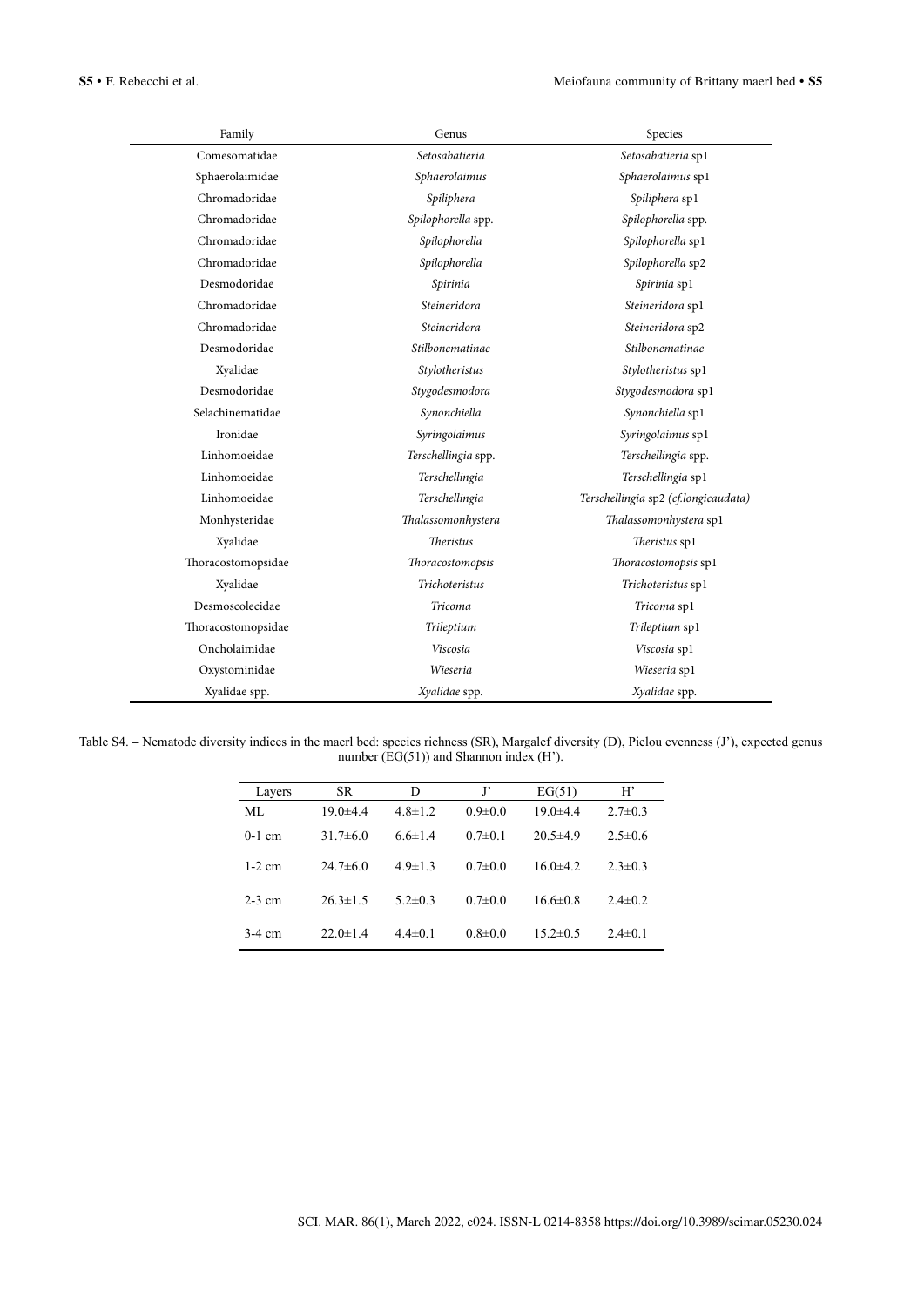Table S5. **–** SIMPER analysis showing the contribution of nematode species to between-layer dissimilarity. The ten most contributing taxa are reported. The following abbreviations were used: Contrib.%, contribution%; Cum.%, cumulative %.

| Groups ML & 0-1 cm                       |          | Groups ML & 1-2 cm |                                          |          | Groups ML & 2-3 cm |                                          |                     |          |
|------------------------------------------|----------|--------------------|------------------------------------------|----------|--------------------|------------------------------------------|---------------------|----------|
| Species                                  | Contrib% | Cum.%              | Species                                  | Contrib% | Cum.%              | Species                                  | Contrib%            | $Cum$ .% |
| Terschellingia sp1                       | 3.59     | 3.59               | <i>Spirinia</i> sp1                      | 5.16     | 5.16               | Terschellingia sp2 (cf.<br>longicaudata) | 5.25                | 5.25     |
| <i>Molgolaimus</i> sp1                   | 2.89     | 6.48               | Terschellingia sp2<br>(cf. longicaudata) | 4.1      | 9.26               | Spirinia sp1                             | 4.21                | 9.46     |
| Metalinhomoeus sp1                       | 2.71     | 9.18               | Terschellingia sp1                       | 3.3      | 12.56              | Sabatieria spl                           | 4.13                | 13.6     |
| Sphaerolaimus sp1                        | 2.63     | 11.81              | Halichoanolaimus sp1                     | 3.26     | 15.82              | Terschellingia spp                       | 3.1                 | 16.69    |
| <i>Spirinia</i> sp1                      | 2.51     | 14.32              | Metalinhomoeus sp1                       | 3.21     | 19.03              | Halaphanolaimus sp1                      | 2.51                | 19.2     |
| Halalaimus sp1                           | 2.42     | 16.74              | Parodontophora sp1                       | 2.87     | 21.9               | Steineridora sp1                         | 2.35                | 21.55    |
| Xyalidae                                 | 2.34     | 19.08              | Sabatieria sp1                           | 2.78     | 24.68              | Perspiria sp1                            | 2.22                | 23.77    |
| Parodontophora sp1                       | 2.33     | 21.4               | Linhomoeus sp2                           | 2.53     | 27.21              | Linhomoeus sp2                           | 2.21                | 25.98    |
| Chromadorella sp1                        | 2.30     | 23.7               | Xyalidae spp.                            | 2.26     | 29.47              | Chromadorella sp1                        | 2.17                | 28.15    |
| Metalinhomoeus spp                       | 2.13     | 25.83              | Chromadorella sp1                        | 2.2      | 31.67              | Spilophorella sp1                        | 2.17                | 30.32    |
| Groups ML & 3-4 cm                       |          |                    | Groups 0-1 & 1-2 cm                      |          |                    |                                          | Groups 0-1 & 2-3 cm |          |
| Species                                  | Contrib% | Cum.%              | Species                                  | Contrib% | $Cum$ .%           | Species                                  | Contrib%            | $Cum$ .% |
| Terschellingia sp2<br>(cf. longicaudata) | 5.53     | 5.53               | Terschellingia sp2<br>(cf. longicaudata) | 3.01     | 9.83               | Terschellingia sp2<br>(cf. longicaudata) | 3.86                | 3.86     |
| Metalinhomoeus spp                       | 4.3      | 9.84               | Pierrickia spl                           | 3.16     | 6.82               | Molgolaimus sp1                          | 3.68                | 7.54     |
| Perspiria spl                            | 3.52     | 13.36              | Spirinia sp1                             | 3.66     | 3.66               | Steineridora sp1                         | 2.86                | 10.4     |
| Halichoanolaimus sp1                     | 3.51     | 16.87              | Metalinhomoeus sp2                       | 2.46     | 12.29              | Diodontolaimus sp1                       | 2.46                | 12.86    |
| Metalinhomoeus sp1                       | 3.36     | 20.23              | Steineridora sp1                         | 2.34     | 14.63              | Perspiria sp1                            | 2.45                | 15.31    |
| Linhomoeus sp2                           | 3.27     | 23.5               | Daptonema sp1                            | 2.34     | 16.96              | Spirinia sp1                             | 2.37                | 17.69    |
| Sabatieria spl                           | 3.27     | 26.77              | Linhomoeus sp2                           | 2.16     | 19.13              | Metalinhomoeus sp2                       | 2.3                 | 19.98    |
| Spirinia sp1                             | 3.27     | 30.04              | Sphaerolaimus sp1                        | 2.11     | 21.24              | Sabatieria spl                           | 2.18                | 22.16    |
| Metalinhomoeus sp2                       | 3.01     | 33.06              | Chromadora sp1                           | 2.07     | 23.31              | Daptonema sp1                            | 2.08                | 24.24    |
| Terschellingia sp1                       | 2.61     | 35.66              | Monhysteridae spp.                       | 2.06     | 25.38              | Leptolaimus sp1                          | 2.04                | 26.28    |
| Groups 0-1 & 3-4 cm                      |          |                    | Groups 1-2 & 2-3 cm                      |          |                    |                                          | Groups 1-2 & 3-4 cm |          |
| Species                                  | Contrib% | Cum.%              | Species                                  | Contrib% | Cum.%              | Species                                  | Contrib%            | Cum.%    |
| Perspiria sp1                            | 4.28     | 4.28               | Molgolaimus sp1                          | 3.17     | 3.17               | Perspiria sp1                            | 6                   | 6        |
| Terschellingia sp2<br>(cf. longicaudata) | 3.98     | 8.26               | Halichoanolaimus sp1                     | 3.03     | 6.21               | Theristus sp1                            | 3.55                | 9.54     |
| Molgolaimus sp1                          | 3.54     | 11.8               | <i>Marylynnia</i> sp1                    | 3.03     | 9.23               | <i>Molgolaimus</i> sp1                   | 3.37                | 12.91    |
| Metalinhomoeus sp2                       | 3.47     | 15.26              | Perspiria sp1                            | 3.02     | 12.25              | Metalinhomoeus sp2                       | 3.12                | 16.04    |
| Halalaimus sp1                           | 3.11     | 18.38              | Halaphanolaimus sp1                      | 2.87     | 15.12              | Metalinhomoeus spp                       | 3.05                | 19.09    |
| Steineridora sp1                         | 2.94     | 21.32              | Metalinhomoeus sp1                       | 2.56     | 17.68              | Terschellingia spp                       | 2.87                | 21.96    |
| Pierrickia sp1                           | 2.85     | 24.17              | Metalinhomoeus spp                       | 2.38     | 20.06              | Spirinia sp1                             | 2.79                | 24.75    |
| Sphaerolaimus sp1                        | 2.53     | 26.69              | Linhomoeus sp1                           | 2.35     | 22.4               | Linhomoeus sp1                           | 2.7                 | 27.45    |
| Linhomoeus sp2                           | 2.32     | 29.01              | Leptolaimus sp1                          | 2.35     | 24.75              | Halalaimus sp1                           | 2.48                | 29.93    |
| Daptonema sp1                            | $2.3\,$  | 31.31              | Metalinhomoeus sp2                       | 2.3      | 27.05              | Leptolaimus sp1                          | 2.41                | 32.34    |
| Groups 2-3 & 3-4 cm                      |          |                    |                                          |          |                    |                                          |                     |          |
| Species                                  | Contrib% | Cum.%              |                                          |          |                    |                                          |                     |          |
| Metalinhomoeus spp                       | 3.76     | 3.76               |                                          |          |                    |                                          |                     |          |
| Halichoanolaimus sp1                     | 3.35     | 7.11               |                                          |          |                    |                                          |                     |          |
| Diodontolaimus sp1                       | 3.28     | 10.38              |                                          |          |                    |                                          |                     |          |
| Theristus sp1                            | 3.28     | 13.66              |                                          |          |                    |                                          |                     |          |
| Leptolaimus sp1                          | 3.14     | 16.8               |                                          |          |                    |                                          |                     |          |
| Perspiria sp1                            | 3.08     | 19.87              |                                          |          |                    |                                          |                     |          |
| Terschellingia spp                       | 2.7      | 22.58              |                                          |          |                    |                                          |                     |          |
| Metalinhomoeus sp2                       | 2.68     | 25.25              |                                          |          |                    |                                          |                     |          |
| Halalaimus sp1                           | 2.62     | 27.87              |                                          |          |                    |                                          |                     |          |
| Chromadoridae spp.                       | 2.54     | 30.42              |                                          |          |                    |                                          |                     |          |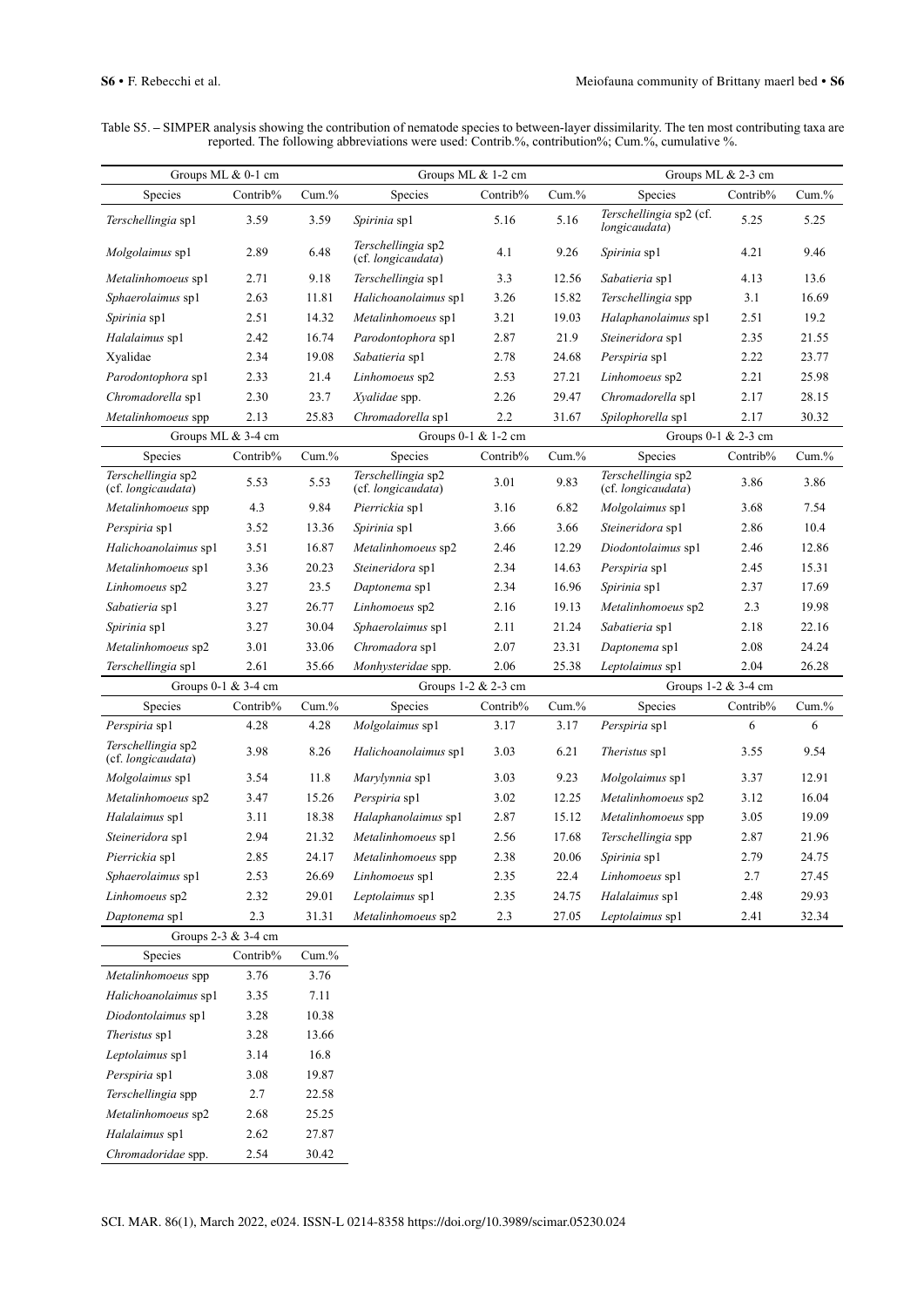Table S6. – Meiofaunal abundance, number of higher taxa, nematode biomass, diversity (Shannon index (H'), equitability evenness (J'), expected genus number (EG(51)) and trophic diversity index (ITD)). List of exclusive and shared genera of nematodes between the maerl bed and the sandy beach.

|                                                                           | Maerl bed         | Sandy beach    | Maerl/ Sandy beach |
|---------------------------------------------------------------------------|-------------------|----------------|--------------------|
| Meiofaunal abundance<br>$\left(\frac{\text{ind}}{10 \text{ cm}^2}\right)$ | 1986±457          | 384±16         |                    |
| N° taxa                                                                   | 12                | 8              |                    |
| Nematode biomass<br>$(\mu gC/10 \text{ cm}^2)$                            | $108.2 \pm 41.9$  | $47.6 \pm 2.1$ |                    |
| H' (loge)                                                                 | 2.5               | 2.2            |                    |
| $\mathbf{J}^\text{\tiny\tiny\tiny\tiny\tiny}$                             | 0.8               | 0.7            |                    |
| EG(51)                                                                    | 18                | 15             |                    |
| <b>ITD</b>                                                                | 0.3               | 0.6            |                    |
| Genera of nematodes                                                       | Acantholaimus     | Chaetonema     | Comesoma           |
|                                                                           | Actinonema        | Dasynemoides   | Daptonema          |
|                                                                           | Antomicron        | Desmodora      | Molgolaimus        |
|                                                                           | Campylaimus       | Gonionchus     | Neochromadora      |
|                                                                           | Cephalanticoma    | Microlaimus    | Paracomesoma       |
|                                                                           | Chromadora        | Omicronema     | Parodontophora     |
|                                                                           | Chromadorella     | Richtersia     | Promonhystera      |
|                                                                           | Chromadorita      | Xyala          | Spirinia           |
|                                                                           | Cobbia            |                | Stylotheristus     |
|                                                                           | Comesomoides      |                | Trichotheristus    |
|                                                                           | Cyartonema        |                | Trileptium         |
|                                                                           | Cyatholaimidae    |                | Viscosia           |
|                                                                           | Desmoscolex       |                |                    |
|                                                                           | Diodontolaimus    |                |                    |
|                                                                           | Dorylaimopsis     |                |                    |
|                                                                           | Draconema         |                |                    |
|                                                                           | Euchromadora      |                |                    |
|                                                                           | Eumorpholaimus    |                |                    |
|                                                                           | Eurystomina       |                |                    |
|                                                                           | Filoncholaimus    |                |                    |
|                                                                           | Eurystomina       |                |                    |
|                                                                           | Filoncholaimus    |                |                    |
|                                                                           | Halalaimus        |                |                    |
|                                                                           | Halaphanolaimus   |                |                    |
|                                                                           | Halichoanolaimus  |                |                    |
|                                                                           | Halomonhystera    |                |                    |
|                                                                           | Karkinochromadora |                |                    |
|                                                                           | Kraspedonema      |                |                    |
|                                                                           | Laimella          |                |                    |
|                                                                           | Leptolaimus       |                |                    |
|                                                                           | Linhomoeus        |                |                    |
|                                                                           | Linhystera        |                |                    |
|                                                                           | Longicyatholaimus |                |                    |
|                                                                           | Marylynnia        |                |                    |
|                                                                           | Megadesmolaimus   |                |                    |
|                                                                           | Metachromadora    |                |                    |